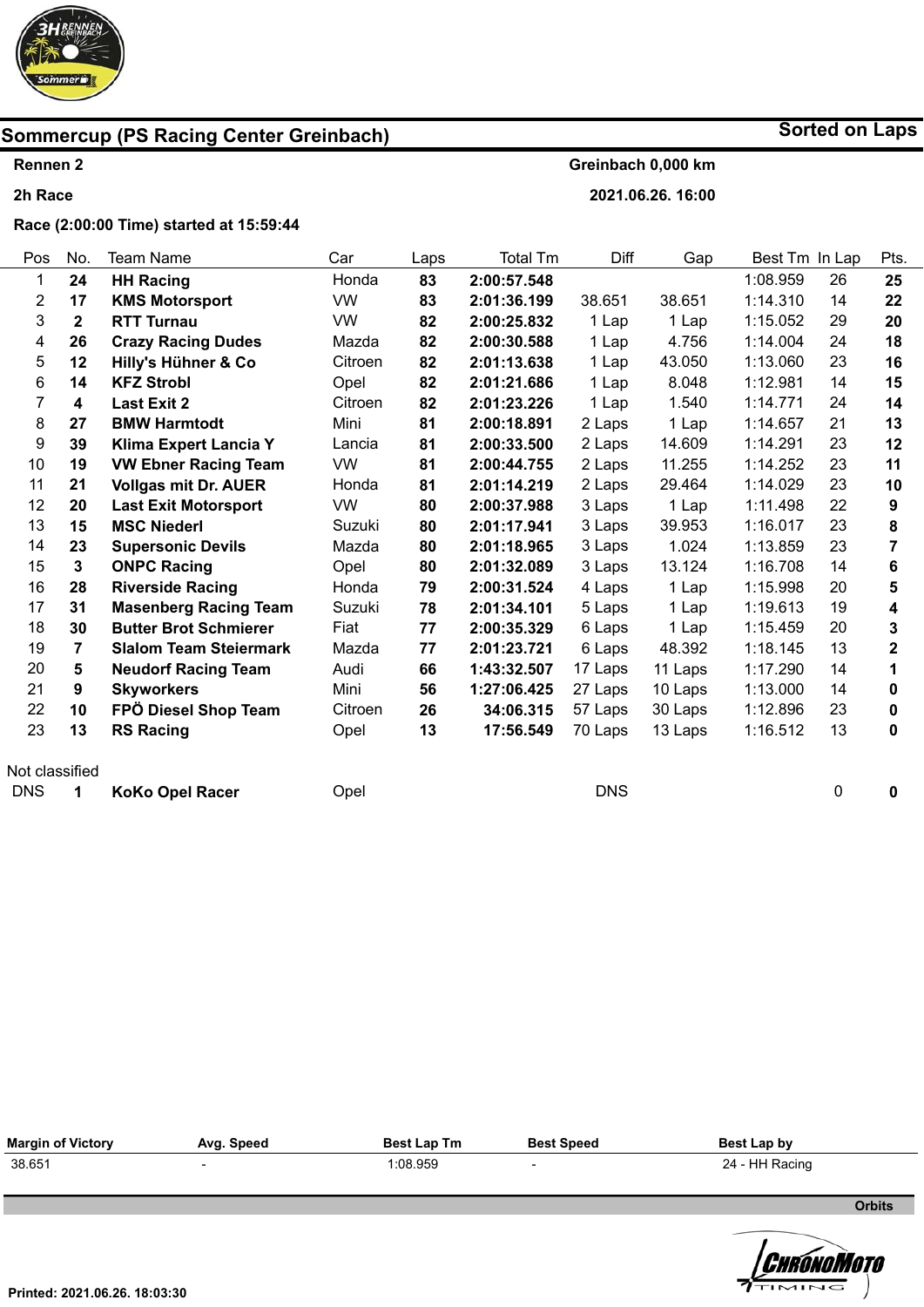

#### Rennen 2

#### 2h Race

### Race (2:00:00 Time) started at 15:59:44

| Lap            | Lap Tm   | Diff        | Time of Day  | Lap                 | Lap Tm   | Diff        | Time of Day  | Lap                          | Lap Tm   | Diff      | Time of Day  |
|----------------|----------|-------------|--------------|---------------------|----------|-------------|--------------|------------------------------|----------|-----------|--------------|
|                |          |             |              | 65                  | 3:10.593 | $+2:01.634$ | 17:35:30.850 | $46\,$                       | 1:23.602 | $+9.292$  | 17:08:07.799 |
| (24) HH Racing |          |             |              | 66                  | 1:23.342 | $+14.383$   | 17:36:54.192 | 47                           | 1:23.383 | $+9.073$  | 17:09:31.182 |
|                | 1:22.997 | $+14.038$   | 16:01:10.027 | 67                  | 1:21.476 | $+12.517$   | 17:38:15.668 | 48                           | 1:23.227 | $+8.917$  | 17:10:54.409 |
| $\sqrt{2}$     | 1:26.999 | $+18.040$   | 16:02:37.026 | 68                  | 1:20.451 | $+11.492$   | 17:39:36.119 | 49                           | 1:22.647 | $+8.337$  | 17:12:17.056 |
| $\overline{3}$ | 1:23.224 | $+14.265$   | 16:04:00.250 | 69                  | 2:05.240 | $+56.281$   | 17:41:41.359 | 50                           | 1:22.762 | $+8.452$  | 17:13:39.818 |
| $\overline{4}$ | 1:23.539 | $+14.580$   | 16:05:23.789 | 70                  | 1:21.299 | $+12.340$   | 17:43:02.658 | 51                           | 1:23.014 | $+8.704$  | 17:15:02.832 |
| 5              | 1:21.594 | $+12.635$   |              | 71                  | 1:20.438 | $+11.479$   | 17:44:23.096 | 52                           | 1:21.703 | $+7.393$  | 17:16:24.535 |
| 6              | 1:20.748 | $+11.789$   | 16:06:45.383 | 72                  | 1:25.099 | $+16.140$   | 17:45:48.195 | 53                           | 1:23.379 | $+9.069$  | 17:17:47.914 |
|                |          |             | 16:08:06.131 | 73                  | 1:20.148 | $+11.189$   | 17:47:08.343 | 54                           | 1:58.345 | $+44.035$ | 17:19:46.259 |
| $\overline{7}$ | 1:19.809 | $+10.850$   | 16:09:25.940 | 74                  | 1:20.013 | $+11.054$   | 17:48:28.356 | 55                           |          |           |              |
| 8              | 1:19.053 | $+10.094$   | 16:10:44.993 | 75                  | 1:22.713 | $+13.754$   | 17:49:51.069 | 56                           | 1:22.222 | $+7.912$  | 17:21:08.481 |
| 9              | 1:17.509 | $+8.550$    | 16:12:02.502 | 76                  | 1:21.672 | $+12.713$   | 17:51:12.741 |                              | 1:24.794 | $+10.484$ | 17:22:33.275 |
| 10             | 1:17.299 | $+8.340$    | 16:13:19.801 |                     | 1:19.916 | $+10.957$   |              | 57                           | 1:21.464 | $+7.154$  | 17:23:54.739 |
| 11             | 1:17.241 | $+8.282$    | 16:14:37.042 | 77                  | 1:20.086 | $+11.127$   | 17:52:32.657 | 58                           | 1:21.089 | $+6.779$  | 17:25:15.828 |
| 12             | 1:15.135 | $+6.176$    | 16:15:52.177 | 78                  |          |             | 17:53:52.743 | 59                           | 1:29.731 | $+15.421$ | 17:26:45.559 |
| 13             | 1:17.717 | $+8.758$    | 16:17:09.894 | 79                  | 1:20.512 | $+11.553$   | 17:55:13.255 | 60                           | 1:24.524 | $+10.214$ | 17:28:10.083 |
| 14             | 1:14.146 | $+5.187$    | 16:18:24.040 | 80                  | 1:19.945 | $+10.986$   | 17:56:33.200 | 61                           | 1:23.270 | $+8.960$  | 17:29:33.353 |
| 15             | 1:17.165 | $+8.206$    | 16:19:41.205 | 81                  | 1:25.104 | $+16.145$   | 17:57:58.304 | 62                           | 1:21.379 | $+7.069$  | 17:30:54.732 |
| 16             | 2:01.036 | $+52.077$   | 16:21:42.241 | 82                  | 1:22.333 | $+13.374$   | 17:59:20.637 | 63                           | 1:21.345 | $+7.035$  | 17:32:16.077 |
| 17             | 1:12.433 | $+3.474$    | 16:22:54.674 | 83                  | 1:21.184 | $+12.225$   | 18:00:41.821 | 64                           | 1:21.451 | $+7.141$  | 17:33:37.528 |
| 18             | 1:10.658 | $+1.699$    | 16:24:05.332 |                     |          |             |              | 65                           | 1:21.682 | $+7.372$  | 17:34:59.210 |
| 19             | 1:09.549 | $+0.590$    | 16:25:14.881 | (17) KMS Motorsport |          |             |              | 66                           | 1:22.124 | $+7.814$  | 17:36:21.334 |
| 20             | 1:09.807 | $+0.848$    | 16:26:24.688 | $\mathbf{1}$        | 1:25.616 | $+11.306$   | 16:01:13.705 | 67                           | 1:24.254 | $+9.944$  | 17:37:45.588 |
| 21             | 1:10.069 | $+1.110$    | 16:27:34.757 | $\overline{2}$      | 1:24.567 | $+10.257$   | 16:02:38.272 | 68                           | 1:21.528 | $+7.218$  | 17:39:07.116 |
| 22             | 1:10.484 | $+1.525$    | 16:28:45.241 | $\sqrt{3}$          | 1:23.170 | $+8.860$    | 16:04:01.442 | 69                           | 2:03.515 | $+49.205$ | 17:41:10.631 |
| 23             | 1:10.952 | $+1.993$    | 16:29:56.193 | $\overline{4}$      | 1:22.697 | $+8.387$    | 16:05:24.139 | $70\,$                       | 1:25.515 | $+11.205$ | 17:42:36.146 |
| 24             | 1:11.572 | $+2.613$    | 16:31:07.765 | $\sqrt{5}$          | 1:21.736 | $+7.426$    | 16:06:45.875 | 71                           | 1:23.616 | $+9.306$  | 17:43:59.762 |
| 25             | 1:09.409 | $+0.450$    | 16:32:17.174 | $\boldsymbol{6}$    | 1:20.620 | $+6.310$    | 16:08:06.495 | $72\,$                       | 1:23.243 | $+8.933$  | 17:45:23.005 |
| 26             | 1:08.959 |             | 16:33:26.133 | $\overline{7}$      | 1:19.863 | $+5.553$    | 16:09:26.358 | 73                           | 1:24.282 | $+9.972$  | 17:46:47.287 |
| 27             | 1:10.916 | $+1.957$    | 16:34:37.049 | $\, 8$              | 1:19.033 | $+4.723$    | 16:10:45.391 | 74                           | 1:23.502 | $+9.192$  | 17:48:10.789 |
| 28             | 1:12.970 | $+4.011$    | 16:35:50.019 | 9                   | 1:17.733 | $+3.423$    | 16:12:03.124 | 75                           | 1:24.859 | $+10.549$ | 17:49:35.648 |
| 29             | 1:09.127 | $+0.168$    | 16:36:59.146 | 10                  | 1:17.082 | $+2.772$    | 16:13:20.206 | 76                           | 1:23.780 | $+9.470$  | 17:50:59.428 |
| 30             | 1:17.929 | $+8.970$    | 16:38:17.075 | 11                  | 1:17.263 | $+2.953$    | 16:14:37.469 | 77                           | 1:24.144 | $+9.834$  | 17:52:23.572 |
| 31             | 1:17.320 | $+8.361$    | 16:39:34.395 | 12                  | 1:14.453 | $+0.143$    | 16:15:51.922 | 78                           | 1:23.473 | $+9.163$  | 17:53:47.045 |
| 32             | 1:44.627 | $+35.668$   | 16:41:19.022 | 13                  | 1:17.528 | $+3.218$    | 16:17:09.450 | 79                           | 1:22.276 | $+7.966$  | 17:55:09.321 |
| 33             | 1:24.348 | $+15.389$   | 16:42:43.370 | 14                  | 1:14.310 |             | 16:18:23.760 | 80                           | 1:22.790 | $+8.480$  | 17:56:32.111 |
|                | 2:04.572 | $+55.613$   |              | 15                  | 1:17.125 | $+2.815$    | 16:19:40.885 | 81                           | 1:23.369 | $+9.059$  | 17:57:55.480 |
| 34             |          |             | 16:44:47.942 | 16                  | 1:53.345 | $+39.035$   | 16:21:34.230 | 82                           | 1:42.712 | $+28.402$ | 17:59:38.192 |
| 35             | 3:01.866 | $+1:52.907$ | 16:47:49.808 | 17                  | 1:23.113 | $+8.803$    | 16:22:57.343 | 83                           | 1:42.280 | $+27.970$ | 18:01:20.472 |
| 36             | 2:34.506 | $+1:25.547$ | 16:50:24.314 | 18                  | 1:18.020 | $+3.710$    | 16:24:15.363 |                              |          |           |              |
| 37             | 2:14.816 | $+1:05.857$ | 16:52:39.130 | 19                  | 1:15.755 | $+1.445$    | 16:25:31.118 |                              |          |           |              |
| 38             | 2:23.750 | $+1:14.791$ | 16:55:02.880 | 20                  | 1:15.846 | $+1.536$    | 16:26:46.964 | (2) RTT Turnau               | 1:28.260 |           | 16:01:17.480 |
| 39             | 1:26.058 | $+17.099$   | 16:56:28.938 | 21                  | 1:15.563 | $+1.253$    | 16:28:02.527 |                              |          | $+13.208$ |              |
| 40             | 1:26.778 | $+17.819$   | 16:57:55.716 | 22                  | 1:16.432 | $+2.122$    | 16:29:18.959 | $\overline{c}$<br>$\sqrt{3}$ | 1:25.283 | $+10.231$ | 16:02:42.763 |
| 41             | 1:26.113 | $+17.154$   | 16:59:21.829 | 23                  | 1:15.933 | $+1.623$    | 16:30:34.892 |                              | 1:25.033 | $+9.981$  | 16:04:07.796 |
| 42             | 2:01.807 | $+52.848$   | 17:01:23.636 |                     | 1:16.149 | $+1.839$    | 16:31:51.041 | $\overline{4}$               | 1:24.879 | $+9.827$  | 16:05:32.675 |
| 43             | 1:22.791 | $+13.832$   | 17:02:46.427 | 24<br>25            | 1:15.610 | $+1.300$    | 16:33:06.651 | 5                            | 1:21.061 | $+6.009$  | 16:06:53.736 |
| 44             | 1:21.914 | $+12.955$   | 17:04:08.341 |                     |          |             |              | 6                            | 1:21.598 | $+6.546$  | 16:08:15.334 |
| 45             | 1:21.481 | $+12.522$   | 17:05:29.822 | 26                  | 1:15.247 | $+0.937$    | 16:34:21.898 | $\overline{7}$               | 1:21.247 | $+6.195$  | 16:09:36.581 |
| 46             | 1:21.763 | $+12.804$   | 17:06:51.585 | 27                  | 1:16.700 | $+2.390$    | 16:35:38.598 | 8                            | 1:20.182 | $+5.130$  | 16:10:56.763 |
| 47             | 1:24.834 | $+15.875$   | 17:08:16.419 | 28                  | 1:15.884 | $+1.574$    | 16:36:54.482 | 9                            | 1:20.134 | $+5.082$  | 16:12:16.897 |
| 48             | 1:21.797 | $+12.838$   | 17:09:38.216 | 29                  | 1:25.762 | $+11.452$   | 16:38:20.244 | 10                           | 1:18.603 | $+3.551$  | 16:13:35.500 |
| 49             | 1:20.754 | $+11.795$   | 17:10:58.970 | $30\,$              | 1:58.428 | $+44.118$   | 16:40:18.672 | 11                           | 1:16.963 | $+1.911$  | 16:14:52.463 |
| 50             | 1:20.921 | $+11.962$   | 17:12:19.891 | 31                  | 1:20.954 | $+6.644$    | 16:41:39.626 | 12                           | 1:15.884 | $+0.832$  | 16:16:08.347 |
| 51             | 1:20.991 | $+12.032$   | 17:13:40.882 | 32                  | 1:17.773 | $+3.463$    | 16:42:57.399 | 13                           | 1:15.206 | $+0.154$  | 16:17:23.553 |
| 52             | 1:20.596 | $+11.637$   | 17:15:01.478 | 33                  | 1:53.073 | $+38.763$   | 16:44:50.472 | 14                           | 1:15.308 | $+0.256$  | 16:18:38.861 |
| 53             | 1:20.075 | $+11.116$   | 17:16:21.553 | 34                  | 3:01.784 | $+1:47.474$ | 16:47:52.256 | 15                           | 1:16.289 | $+1.237$  | 16:19:55.150 |
| 54             | 1:20.296 | $+11.337$   | 17:17:41.849 | 35                  | 2:34.171 | $+1:19.861$ | 16:50:26.427 | 16                           | 1:52.100 | $+37.048$ | 16:21:47.250 |
| 55             | 1:24.465 | $+15.506$   | 17:19:06.314 | 36                  | 2:14.755 | $+1:00.445$ | 16:52:41.182 | 17                           | 1:19.838 | $+4.786$  | 16:23:07.088 |
| 56             | 1:58.182 | $+49.223$   | 17:21:04.496 | 37                  | 2:22.896 | $+1:08.586$ | 16:55:04.078 | 18                           | 1:17.586 | $+2.534$  | 16:24:24.674 |
| 57             | 1:22.406 | $+13.447$   | 17:22:26.902 | 38                  | 1:23.182 | $+8.872$    | 16:56:27.260 | 19                           | 1:19.779 | $+4.727$  | 16:25:44.453 |
| 58             | 1:21.882 | $+12.923$   | 17:23:48.784 | 39                  | 1:22.048 | $+7.738$    | 16:57:49.308 | 20                           | 1:21.667 | $+6.615$  | 16:27:06.120 |
| 59             | 1:25.629 | $+16.670$   | 17:25:14.413 | 40                  | 1:21.981 | $+7.671$    | 16:59:11.289 | 21                           | 1:20.086 | $+5.034$  | 16:28:26.206 |
| 60             | 1:27.072 | $+18.113$   | 17:26:41.485 | 41                  | 1:55.489 | $+41.179$   | 17:01:06.778 | 22                           | 1:19.528 | $+4.476$  | 16:29:45.734 |
| 61             | 1:23.231 | $+14.272$   | 17:28:04.716 | 42                  | 1:24.926 | $+10.616$   | 17:02:31.704 | 23                           | 1:15.250 | $+0.198$  | 16:31:00.984 |
| 62             | 1:23.261 | $+14.302$   | 17:29:27.977 | 43                  | 1:23.881 | $+9.571$    | 17:03:55.585 | 24                           | 1:15.807 | $+0.755$  | 16:32:16.791 |
| 63             | 1:23.983 | $+15.024$   | 17:30:51.960 | 44                  | 1:23.383 | $+9.073$    | 17:05:18.968 | 25                           | 1:15.226 | $+0.174$  | 16:33:32.017 |
| 64             | 1:28.297 | $+19.338$   | 17:32:20.257 | 45                  | 1:25.229 | $+10.919$   | 17:06:44.197 | 26                           | 1:16.495 | $+1.443$  | 16:34:48.512 |
|                |          |             |              |                     |          |             |              |                              |          |           |              |

Greinbach 0,000 km

2021.06.26. 16:00



Orbits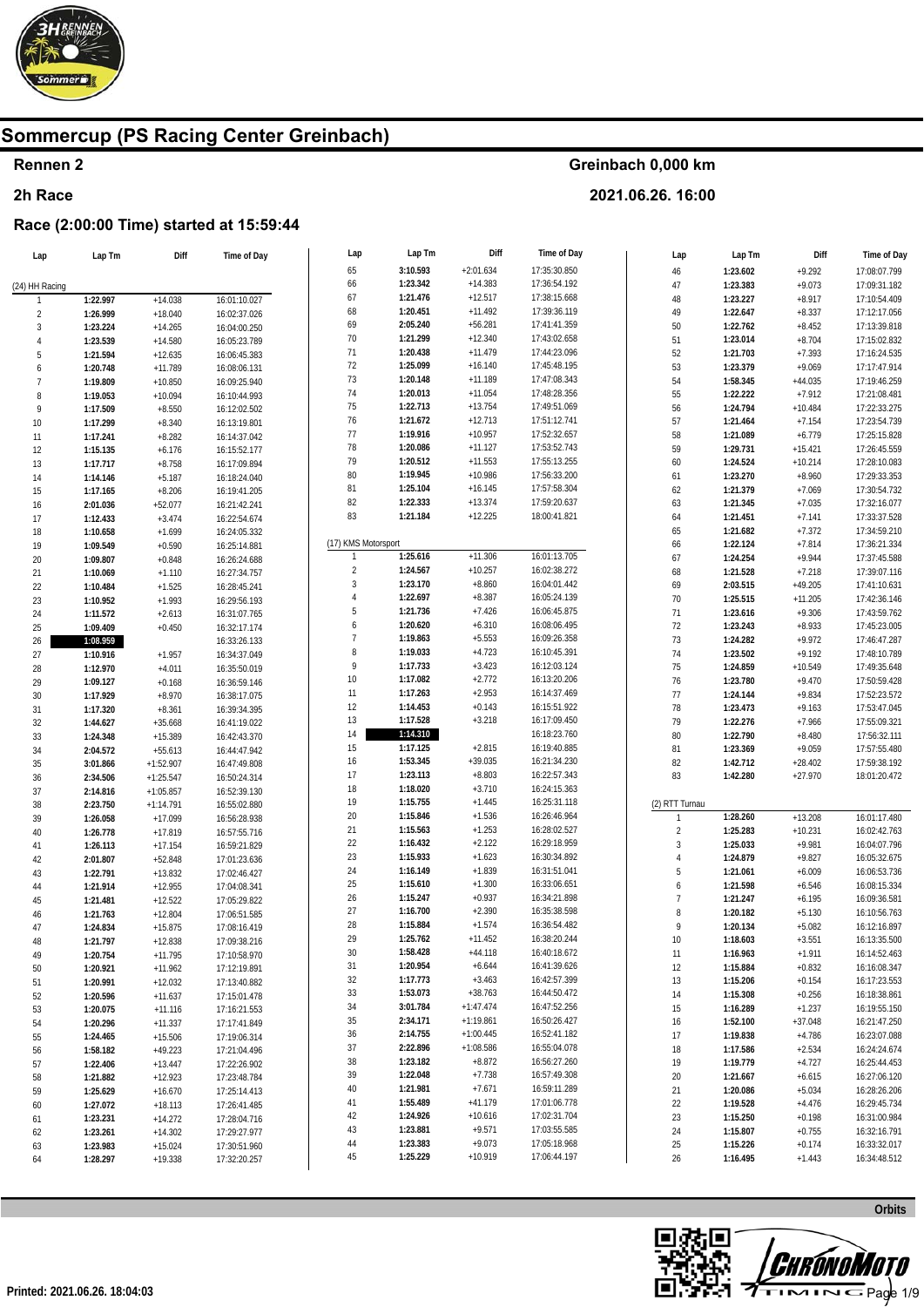

### Rennen 2

#### 2h Race

### Race (2:00:00 Time) started at 15:59:44

| Lap                     | Lap Tm   | Diff        | Time of Day  | Lap   | Lap Tm   | Diff        | Time of Day  | Lap                      | Lap Tm   | Diff                   | Time of Day  |
|-------------------------|----------|-------------|--------------|-------|----------|-------------|--------------|--------------------------|----------|------------------------|--------------|
| 27                      | 1:16.487 | $+1.435$    | 16:36:04.999 | $\,9$ | 1:18.248 | $+4.244$    | 16:12:06.329 | 75                       | 1:26.457 | $+12.453$              | 17:50:11.857 |
| 28                      | 1:15.929 | $+0.877$    | 16:37:20.928 | $10$  | 1:17.399 | $+3.395$    | 16:13:23.728 | 76                       | 1:35.053 | $+21.049$              | 17:51:46.910 |
| 29                      | 1:15.052 |             | 16:38:35.980 | 11    | 1:18.284 | $+4.280$    | 16:14:42.012 | $77$                     | 1:23.711 | $+9.707$               | 17:53:10.621 |
| 30                      | 1:16.787 | $+1.735$    | 16:39:52.767 | 12    | 1:14.704 | $+0.700$    | 16:15:56.716 | 78                       | 1:25.327 | $+11.323$              | 17:54:35.948 |
| $31\,$                  | 2:30.896 | $+1:15.844$ | 16:42:23.663 | 13    | 1:16.830 | $+2.826$    | 16:17:13.546 | 79                       | 1:26.936 | $+12.932$              | 17:56:02.884 |
| 32                      | 1:21.996 | $+6.944$    | 16:43:45.659 | 14    | 1:15.189 | $+1.185$    | 16:18:28.735 | $80\,$                   | 1:24.495 | $+10.491$              | 17:57:27.379 |
| 33                      | 1:33.661 | $+18.609$   | 16:45:19.320 | 15    | 1:14.479 | $+0.475$    | 16:19:43.214 | 81                       | 1:23.672 | $+9.668$               | 17:58:51.051 |
| 34                      | 2:55.869 | $+1:40.817$ | 16:48:15.189 | 16    | 2:00.826 | $+46.822$   | 16:21:44.040 | 82                       | 1:23.810 | $+9.806$               | 18:00:14.861 |
|                         |          |             |              | 17    | 1:20.146 | $+6.142$    | 16:23:04.186 |                          |          |                        |              |
| 35                      | 2:35.498 | $+1:20.446$ | 16:50:50.687 | 18    | 1:19.591 | $+5.587$    | 16:24:23.777 | (12) Hilly's Hühner & Co |          |                        |              |
| 36                      | 2:11.579 | $+56.527$   | 16:53:02.266 | 19    | 1:20.132 | $+6.128$    | 16:25:43.909 | 1                        | 1:27.472 | $+14.412$              | 16:01:16.333 |
| 37                      | 2:16.595 | $+1:01.543$ | 16:55:18.861 | 20    | 1:21.527 | $+7.523$    | 16:27:05.436 |                          | 1:25.061 |                        | 16:02:41.394 |
| 38                      | 1:32.541 | $+17.489$   | 16:56:51.402 | 21    | 1:17.555 | $+3.551$    | 16:28:22.991 | $\sqrt{2}$<br>$\sqrt{3}$ | 1:25.683 | $+12.001$<br>$+12.623$ | 16:04:07.077 |
| 39                      | 1:24.573 | $+9.521$    | 16:58:15.975 | 22    | 1:15.213 | $+1.209$    | 16:29:38.204 | $\overline{4}$           | 1:25.560 | $+12.500$              | 16:05:32.637 |
| 40                      | 1:21.997 | $+6.945$    | 16:59:37.972 | 23    | 1:14.862 | $+0.858$    | 16:30:53.066 | 5                        |          |                        | 16:06:58.230 |
| 41                      | 2:17.207 | $+1:02.155$ | 17:01:55.179 | 24    | 1:14.004 |             | 16:32:07.070 | 6                        | 1:25.593 | $+12.533$              | 16:08:21.313 |
| 42                      | 1:24.835 | $+9.783$    | 17:03:20.014 | 25    | 1:14.283 | $+0.279$    | 16:33:21.353 |                          | 1:23.083 | $+10.023$              |              |
| 43                      | 1:23.136 | $+8.084$    | 17:04:43.150 |       |          |             |              | $\overline{7}$           | 1:22.276 | $+9.216$               | 16:09:43.589 |
| 44                      | 1:23.584 | $+8.532$    | 17:06:06.734 | 26    | 1:15.473 | $+1.469$    | 16:34:36.826 | $\, 8$                   | 1:21.233 | $+8.173$               | 16:11:04.822 |
| 45                      | 1:23.253 | $+8.201$    | 17:07:29.987 | 27    | 1:16.400 | $+2.396$    | 16:35:53.226 | 9                        | 1:20.508 | $+7.448$               | 16:12:25.330 |
| 46                      | 1:25.864 | $+10.812$   | 17:08:55.851 | 28    | 1:15.773 | $+1.769$    | 16:37:08.999 | $10\,$                   | 1:18.918 | $+5.858$               | 16:13:44.248 |
| 47                      | 1:22.466 | $+7.414$    | 17:10:18.317 | 29    | 1:16.162 | $+2.158$    | 16:38:25.161 | 11                       | 1:17.257 | $+4.197$               | 16:15:01.505 |
| 48                      | 1:23.642 | $+8.590$    | 17:11:41.959 | 30    | 1:24.725 | $+10.721$   | 16:39:49.886 | 12                       | 1:16.641 | $+3.581$               | 16:16:18.146 |
| 49                      | 1:25.380 | $+10.328$   | 17:13:07.339 | 31    | 2:16.786 | $+1:02.782$ | 16:42:06.672 | $13\,$                   | 1:16.091 | $+3.031$               | 16:17:34.237 |
| 50                      | 1:24.057 | $+9.005$    | 17:14:31.396 | 32    | 1:24.317 | $+10.313$   | 16:43:30.989 | 14                       | 1:15.316 | $+2.256$               | 16:18:49.553 |
| 51                      | 1:25.228 | $+10.176$   | 17:15:56.624 | 33    | 1:33.478 | $+19.474$   | 16:45:04.467 | 15                       | 1:57.186 | $+44.126$              | 16:20:46.739 |
| 52                      | 1:22.917 | $+7.865$    | 17:17:19.541 | 34    | 3:03.639 | $+1:49.635$ | 16:48:08.106 | 16                       | 1:17.463 | $+4.403$               | 16:22:04.202 |
| 53                      | 1:22.675 | $+7.623$    | 17:18:42.216 | 35    | 2:35.665 | $+1:21.661$ | 16:50:43.771 | 17                       | 1:16.430 | $+3.370$               | 16:23:20.632 |
| 54                      | 2:02.955 | $+47.903$   | 17:20:45.171 | 36    | 2:13.504 | $+59.500$   | 16:52:57.275 | 18                       | 1:18.057 | $+4.997$               | 16:24:38.689 |
| 55                      | 1:23.326 | $+8.274$    | 17:22:08.497 | 37    | 2:16.780 | $+1:02.776$ | 16:55:14.055 | 19                       | 1:14.080 | $+1.020$               | 16:25:52.769 |
| 56                      | 1:22.479 | $+7.427$    | 17:23:30.976 | 38    | 1:27.192 | $+13.188$   | 16:56:41.247 | $20\,$                   | 1:15.324 | $+2.264$               | 16:27:08.093 |
| 57                      | 1:22.522 | $+7.470$    | 17:24:53.498 | 39    | 1:25.627 | $+11.623$   | 16:58:06.874 | 21                       | 1:18.126 | $+5.066$               | 16:28:26.219 |
| 58                      | 1:22.714 | $+7.662$    | 17:26:16.212 | 40    | 1:25.792 | $+11.788$   | 16:59:32.666 | $22\,$                   | 1:14.469 | $+1.409$               | 16:29:40.688 |
| 59                      | 1:23.094 | $+8.042$    | 17:27:39.306 | 41    | 2:07.653 | $+53.649$   | 17:01:40.319 | 23                       | 1:13.060 |                        | 16:30:53.748 |
| 60                      | 1:23.810 | $+8.758$    | 17:29:03.116 | 42    | 1:26.378 | $+12.374$   | 17:03:06.697 | 24                       | 1:14.435 | $+1.375$               | 16:32:08.183 |
| 61                      | 1:23.591 | $+8.539$    | 17:30:26.707 | 43    | 1:24.433 | $+10.429$   | 17:04:31.130 | 25                       | 1:13.683 | $+0.623$               | 16:33:21.866 |
| 62                      | 1:23.559 | $+8.507$    | 17:31:50.266 | 44    | 1:25.185 | $+11.181$   | 17:05:56.315 | $26\,$                   | 1:16.356 | $+3.296$               | 16:34:38.222 |
| 63                      | 1:22.695 | $+7.643$    | 17:33:12.961 | 45    | 1:24.770 | $+10.766$   | 17:07:21.085 | 27                       | 1:16.486 | $+3.426$               | 16:35:54.708 |
| 64                      | 1:22.583 | $+7.531$    | 17:34:35.544 | 46    | 1:25.834 | $+11.830$   | 17:08:46.919 | 28                       | 1:15.707 | $+2.647$               | 16:37:10.415 |
| 65                      | 1:20.883 | $+5.831$    | 17:35:56.427 | 47    | 1:24.496 | $+10.492$   | 17:10:11.415 | 29                       | 1:16.009 | $+2.949$               | 16:38:26.424 |
| 66                      | 1:21.655 | $+6.603$    | 17:37:18.082 | 48    | 1:23.950 | $+9.946$    | 17:11:35.365 | $30\,$                   | 1:24.523 | $+11.463$              | 16:39:50.947 |
| 67                      | 1:22.199 | $+7.147$    | 17:38:40.281 | 49    | 1:24.808 | $+10.804$   | 17:13:00.173 | 31                       | 2:27.065 | $+1:14.005$            | 16:42:18.012 |
| 68                      | 1:54.667 | $+39.615$   | 17:40:34.948 | 50    | 1:24.532 | $+10.528$   | 17:14:24.705 | $32\,$                   | 1:24.115 | $+11.055$              | 16:43:42.127 |
| 69                      | 1:23.523 | $+8.471$    | 17:41:58.471 | 51    | 1:24.920 | $+10.916$   | 17:15:49.625 | 33                       | 1:34.872 | $+21.812$              | 16:45:16.999 |
| $70$                    | 1:24.494 | $+9.442$    | 17:43:22.965 | 52    | 1:23.942 | $+9.938$    | 17:17:13.567 | 34                       | 2:53.558 | $+1:40.498$            | 16:48:10.557 |
| 71                      | 1:21.793 | $+6.741$    | 17:44:44.758 | 53    | 1:23.787 | $+9.783$    | 17:18:37.354 | $35\,$                   | 2:36.052 | $+1:22.992$            | 16:50:46.609 |
| $72\,$                  | 1:21.470 | $+6.418$    | 17:46:06.228 | 54    | 1:58.583 | $+44.579$   | 17:20:35.937 | $36\,$                   | 2:13.043 | $+59.983$              | 16:52:59.652 |
| 73                      | 1:23.122 | $+8.070$    | 17:47:29.350 | 55    | 1:29.638 | $+15.634$   | 17:22:05.575 | 37                       | 2:17.014 | $+1:03.954$            | 16:55:16.666 |
| 74                      | 1:24.147 | $+9.095$    | 17:48:53.497 | 56    | 1:21.088 | $+7.084$    | 17:23:26.663 | $38\,$                   | 1:26.897 | $+13.837$              | 16:56:43.563 |
| 75                      | 1:24.679 | $+9.627$    | 17:50:18.176 | 57    | 1:21.812 | $+7.808$    | 17:24:48.475 | 39                       | 1:26.344 | $+13.284$              | 16:58:09.907 |
| 76                      | 1:23.945 | $+8.893$    | 17:51:42.121 | 58    | 1:21.212 | $+7.208$    | 17:26:09.687 | 40                       | 1:24.827 | $+11.767$              | 16:59:34.734 |
| 77                      | 1:24.695 | $+9.643$    | 17:53:06.816 | 59    | 1:23.347 | $+9.343$    | 17:27:33.034 | 41                       | 2:23.368 | $+1:10.308$            | 17:01:58.102 |
| 78                      | 1:27.719 | $+12.667$   | 17:54:34.535 | 60    | 1:21.028 | $+7.024$    | 17:28:54.062 | 42                       | 1:25.725 | $+12.665$              | 17:03:23.827 |
| 79                      | 1:27.041 | $+11.989$   | 17:56:01.576 | 61    | 1:22.662 | $+8.658$    | 17:30:16.724 | 43                       | 1:24.438 | $+11.378$              | 17:04:48.265 |
| 80                      | 1:22.484 | $+7.432$    | 17:57:24.060 | 62    | 1:20.782 | $+6.778$    | 17:31:37.506 | 44                       | 1:23.948 | $+10.888$              | 17:06:12.213 |
| 81                      | 1:23.084 | $+8.032$    | 17:58:47.144 | 63    | 1:20.473 | $+6.469$    | 17:32:57.979 | 45                       | 1:24.157 | $+11.097$              | 17:07:36.370 |
| 82                      | 1:22.961 | $+7.909$    | 18:00:10.105 | 64    | 1:21.402 | $+7.398$    | 17:34:19.381 | 46                       | 1:24.193 | $+11.133$              | 17:09:00.563 |
|                         |          |             |              | 65    | 1:21.129 | $+7.125$    | 17:35:40.510 | 47                       | 1:25.301 | $+12.241$              | 17:10:25.864 |
| (26) Crazy Racing Dudes |          |             |              | 66    | 1:20.803 | $+6.799$    | 17:37:01.313 | 48                       | 1:24.110 | $+11.050$              | 17:11:49.974 |
| 1                       | 1:26.486 | $+12.482$   | 16:01:15.076 | 67    | 1:22.128 | $+8.124$    | 17:38:23.441 | 49                       | 1:24.471 | $+11.411$              | 17:13:14.445 |
| $\overline{2}$          | 1:24.591 | $+10.587$   | 16:02:39.667 | 68    | 1:22.548 | $+8.544$    | 17:39:45.989 | 50                       | 1:25.083 | $+12.023$              | 17:14:39.528 |
| 3                       | 1:22.922 | $+8.918$    | 16:04:02.589 | 69    | 1:55.516 | $+41.512$   | 17:41:41.505 | 51                       | 1:24.132 | $+11.072$              | 17:16:03.660 |
| 4                       | 1:22.764 | $+8.760$    | 16:05:25.353 | 70    | 1:25.148 | $+11.144$   | 17:43:06.653 | 52                       | 1:24.244 | $+11.184$              | 17:17:27.904 |
| 5                       | 1:21.634 | $+7.630$    | 16:06:46.987 | 71    | 1:24.198 | $+10.194$   | 17:44:30.851 | 53                       | 2:06.802 | $+53.742$              | 17:19:34.706 |
| 6                       | 1:21.374 | $+7.370$    | 16:08:08.361 | 72    | 1:24.107 | $+10.103$   | 17:45:54.958 | 54                       | 1:29.212 | $+16.152$              | 17:21:03.918 |
| $\overline{7}$          | 1:19.931 | $+5.927$    | 16:09:28.292 | 73    | 1:25.715 | $+11.711$   | 17:47:20.673 | 55                       | 1:25.642 | $+12.582$              | 17:22:29.560 |
| 8                       | 1:19.789 | $+5.785$    | 16:10:48.081 | 74    | 1:24.727 | $+10.723$   | 17:48:45.400 | 56                       | 1:25.060 | $+12.000$              | 17:23:54.620 |
|                         |          |             |              |       |          |             |              |                          |          |                        |              |

Greinbach 0,000 km 2021.06.26. 16:00

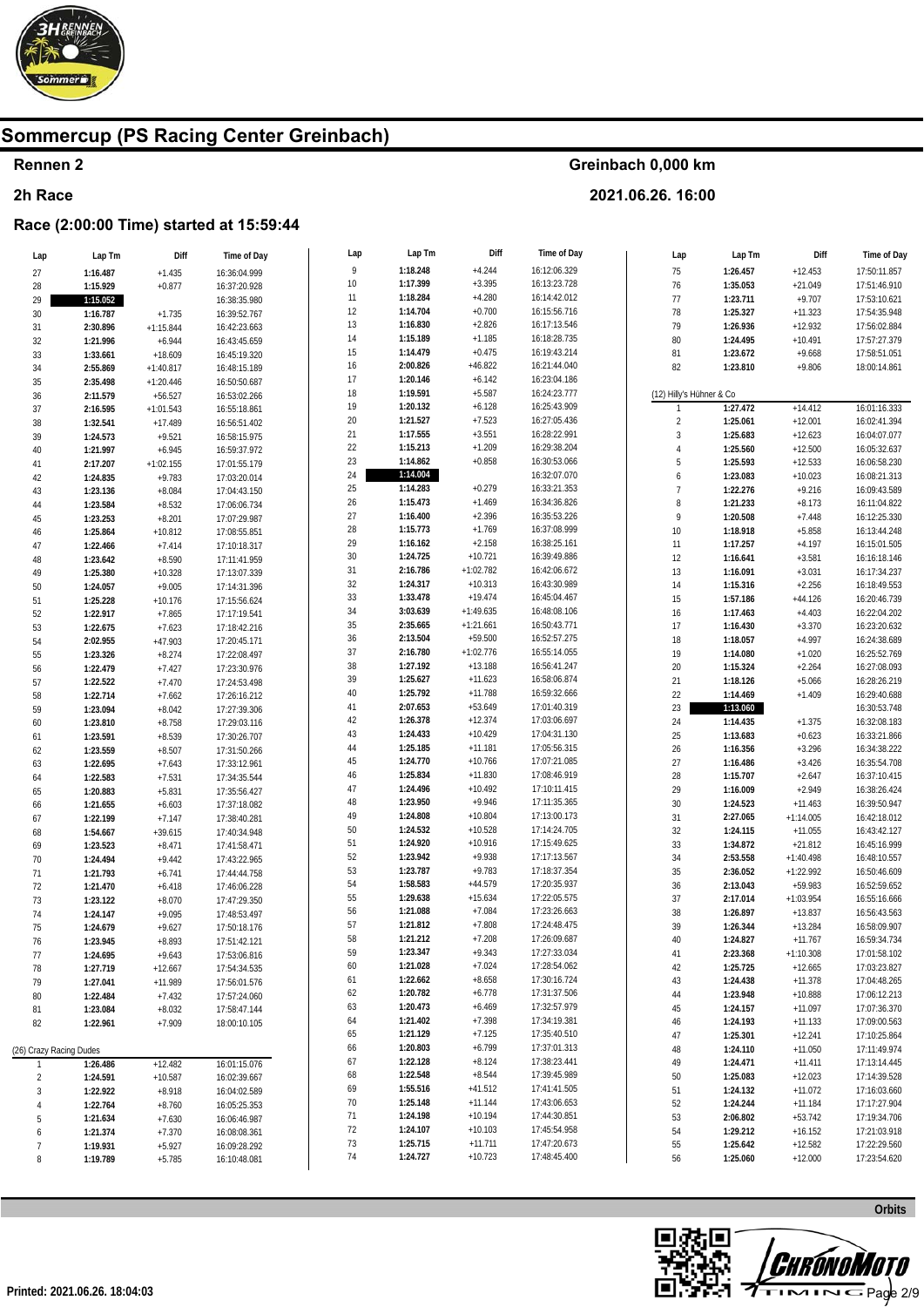

### Rennen 2

#### 2h Race

### Race (2:00:00 Time) started at 15:59:44

| Lap             | Lap Tm   | Diff        | Time of Day  | Lap             | Lap Tm   | Diff        | Time of Day  | Lap               | Lap Tm   | Diff        | Time of Day  |
|-----------------|----------|-------------|--------------|-----------------|----------|-------------|--------------|-------------------|----------|-------------|--------------|
| 57              | 1:24.345 | $+11.285$   | 17:25:18.965 | 39              | 1:26.135 | $+13.154$   | 16:58:05.480 | 21                | 1:17.582 | $+2.811$    | 16:28:41.832 |
| 58              | 1:24.861 | $+11.801$   | 17:26:43.826 | $40\,$          | 1:26.733 | $+13.752$   | 16:59:32.213 | $22\,$            | 1:18.893 | $+4.122$    | 16:30:00.725 |
| 59              | 1:25.132 | $+12.072$   | 17:28:08.958 | 41              | 2:11.578 | $+58.597$   | 17:01:43.791 | 23                | 1:15.406 | $+0.635$    | 16:31:16.131 |
|                 |          |             |              | 42              | 1:26.830 | $+13.849$   | 17:03:10.621 | 24                | 1:14.771 |             | 16:32:30.902 |
| 60              | 1:26.567 | $+13.507$   | 17:29:35.525 | 43              | 1:26.020 | $+13.039$   | 17:04:36.641 | 25                |          |             |              |
| 61              | 1:25.347 | $+12.287$   | 17:31:00.872 |                 |          |             |              |                   | 1:20.984 | $+6.213$    | 16:33:51.886 |
| 62              | 1:24.708 | $+11.648$   | 17:32:25.580 | 44              | 1:25.976 | $+12.995$   | 17:06:02.617 | 26                | 1:17.668 | $+2.897$    | 16:35:09.554 |
| 63              | 1:23.982 | $+10.922$   | 17:33:49.562 | 45              | 1:27.217 | $+14.236$   | 17:07:29.834 | 27                | 1:31.726 | $+16.955$   | 16:36:41.280 |
| 64              | 1:25.074 | $+12.014$   | 17:35:14.636 | 46              | 1:24.039 | $+11.058$   | 17:08:53.873 | 28                | 1:31.442 | $+16.671$   | 16:38:12.722 |
| 65              | 1:24.080 | $+11.020$   | 17:36:38.716 | 47              | 1:24.296 | $+11.315$   | 17:10:18.169 | 29                | 1:25.994 | $+11.223$   | 16:39:38.716 |
| 66              | 1:23.857 | $+10.797$   | 17:38:02.573 | 48              | 1:23.446 | $+10.465$   | 17:11:41.615 | $30\,$            | 1:54.264 | $+39.493$   | 16:41:32.980 |
| 67              | 1:23.095 | $+10.035$   | 17:39:25.668 | 49              | 1:24.832 | $+11.851$   | 17:13:06.447 | 31                | 1:25.053 | $+10.282$   | 16:42:58.033 |
| 68              | 1:59.777 | $+46.717$   | 17:41:25.445 | 50              | 1:23.237 | $+10.256$   | 17:14:29.684 | 32                | 1:54.122 | $+39.351$   | 16:44:52.155 |
| 69              | 1:26.075 | $+13.015$   | 17:42:51.520 | 51              | 1:24.174 | $+11.193$   | 17:15:53.858 | 33                | 3:02.291 | $+1:47.520$ | 16:47:54.446 |
| $70\,$          | 1:24.234 | $+11.174$   | 17:44:15.754 | 52              | 1:22.798 | $+9.817$    | 17:17:16.656 | 34                | 2:34.389 | $+1:19.618$ | 16:50:28.835 |
|                 |          |             |              | 53              | 1:23.496 | $+10.515$   | 17:18:40.152 | 35                | 2:14.866 | $+1:00.095$ | 16:52:43.701 |
| 71              | 1:23.183 | $+10.123$   | 17:45:38.937 | 54              | 2:06.557 | $+53.576$   | 17:20:46.709 |                   |          |             |              |
| $72\,$          | 1:22.208 | $+9.148$    | 17:47:01.145 |                 |          |             |              | 36                | 2:21.266 | $+1:06.495$ | 16:55:04.967 |
| 73              | 1:24.283 | $+11.223$   | 17:48:25.428 | 55              | 1:30.431 | $+17.450$   | 17:22:17.140 | 37                | 1:27.296 | $+12.525$   | 16:56:32.263 |
| 74              | 1:25.429 | $+12.369$   | 17:49:50.857 | 56              | 1:27.586 | $+14.605$   | 17:23:44.726 | 38                | 1:25.505 | $+10.734$   | 16:57:57.768 |
| $75\,$          | 1:26.316 | $+13.256$   | 17:51:17.173 | 57              | 1:28.930 | $+15.949$   | 17:25:13.656 | 39                | 1:24.665 | $+9.894$    | 16:59:22.433 |
| $76\,$          | 1:21.779 | $+8.719$    | 17:52:38.952 | 58              | 1:28.341 | $+15.360$   | 17:26:41.997 | 40                | 2:06.104 | $+51.333$   | 17:01:28.537 |
| $77\,$          | 1:22.005 | $+8.945$    | 17:54:00.957 | 59              | 1:25.636 | $+12.655$   | 17:28:07.633 | 41                | 1:24.461 | $+9.690$    | 17:02:52.998 |
| ${\bf 78}$      | 1:22.142 | $+9.082$    | 17:55:23.099 | 60              | 1:23.969 | $+10.988$   | 17:29:31.602 | 42                | 1:23.497 | $+8.726$    | 17:04:16.495 |
| 79              | 1:22.794 | $+9.734$    | 17:56:45.893 | 61              | 1:26.092 | $+13.111$   | 17:30:57.694 | 43                | 1:22.816 | $+8.045$    | 17:05:39.311 |
|                 | 1:24.991 | $+11.931$   | 17:58:10.884 | 62              | 1:25.790 | $+12.809$   | 17:32:23.484 | 44                | 1:23.098 | $+8.327$    | 17:07:02.409 |
| $80\,$          |          |             |              | 63              | 1:26.108 | $+13.127$   | 17:33:49.592 | 45                | 1:23.305 | $+8.534$    | 17:08:25.714 |
| 81              | 1:25.337 | $+12.277$   | 17:59:36.221 | 64              | 1:23.982 | $+11.001$   | 17:35:13.574 |                   |          |             |              |
| 82              | 1:21.690 | $+8.630$    | 18:00:57.911 |                 |          |             |              | 46                | 1:22.646 | $+7.875$    | 17:09:48.360 |
|                 |          |             |              | 65              | 1:24.540 | $+11.559$   | 17:36:38.114 | 47                | 1:22.914 | $+8.143$    | 17:11:11.274 |
| (14) KFZ Strobl |          |             |              | 66              | 1:23.480 | $+10.499$   | 17:38:01.594 | 48                | 1:22.728 | $+7.957$    | 17:12:34.002 |
| $\overline{1}$  | 1:25.045 | $+12.064$   | 16:01:12.601 | 67              | 1:24.498 | $+11.517$   | 17:39:26.092 | 49                | 1:23.815 | $+9.044$    | 17:13:57.817 |
| $\overline{2}$  | 1:23.068 | $+10.087$   | 16:02:35.669 | 68              | 2:02.285 | $+49.304$   | 17:41:28.377 | 50                | 1:21.719 | $+6.948$    | 17:15:19.536 |
| 3               | 1:22.888 | $+9.907$    | 16:03:58.557 | 69              | 1:27.228 | $+14.247$   | 17:42:55.605 | 51                | 1:24.572 | $+9.801$    | 17:16:44.108 |
| $\overline{4}$  | 1:22.216 | $+9.235$    | 16:05:20.773 | 70              | 1:24.609 | $+11.628$   | 17:44:20.214 | 52                | 1:22.510 | $+7.739$    | 17:18:06.618 |
| 5               | 1:21.892 | $+8.911$    | 16:06:42.665 | 71              | 1:26.215 | $+13.234$   | 17:45:46.429 | 53                | 1:22.155 | $+7.384$    | 17:19:28.773 |
| 6               | 1:19.643 | $+6.662$    | 16:08:02.308 | 72              | 1:25.345 | $+12.364$   | 17:47:11.774 | 54                | 1:58.251 | $+43.480$   | 17:21:27.024 |
| $\overline{7}$  | 1:20.331 | $+7.350$    | 16:09:22.639 | 73              | 1:23.651 | $+10.670$   | 17:48:35.425 | 55                | 1:24.777 | $+10.006$   | 17:22:51.801 |
|                 |          |             |              | 74              | 1:23.224 | $+10.243$   | 17:49:58.649 | 56                | 1:23.259 | $+8.488$    | 17:24:15.060 |
| 8               | 1:19.792 | $+6.811$    | 16:10:42.431 | 75              | 1:23.200 | $+10.219$   | 17:51:21.849 | 57                |          |             | 17:25:37.777 |
| 9               | 1:17.934 | $+4.953$    | 16:12:00.365 |                 | 1:22.387 |             | 17:52:44.236 |                   | 1:22.717 | $+7.946$    |              |
| $10\,$          | 1:19.099 | $+6.118$    | 16:13:19.464 | 76              |          | $+9.406$    |              | 58                | 1:22.853 | $+8.082$    | 17:27:00.630 |
| 11              | 1:20.399 | $+7.418$    | 16:14:39.863 | 77              | 1:25.034 | $+12.053$   | 17:54:09.270 | 59                | 1:22.780 | $+8.009$    | 17:28:23.410 |
| 12              | 1:13.991 | $+1.010$    | 16:15:53.854 | 78              | 1:23.325 | $+10.344$   | 17:55:32.595 | 60                | 1:22.711 | $+7.940$    | 17:29:46.121 |
| 13              | 1:18.441 | $+5.460$    | 16:17:12.295 | 79              | 1:25.443 | $+12.462$   | 17:56:58.038 | 61                | 1:25.271 | $+10.500$   | 17:31:11.392 |
| 14              | 1:12.981 |             | 16:18:25.276 | 80              | 1:21.962 | $+8.981$    | 17:58:20.000 | 62                | 1:22.914 | $+8.143$    | 17:32:34.306 |
| 15              | 1:13.910 | $+0.929$    | 16:19:39.186 | 81              | 1:22.653 | $+9.672$    | 17:59:42.653 | 63                | 1:23.423 | $+8.652$    | 17:33:57.729 |
| 16              | 2:03.362 | $+50.381$   | 16:21:42.548 | 82              | 1:23.306 | $+10.325$   | 18:01:05.959 | 64                | 1:23.922 | $+9.151$    | 17:35:21.651 |
| 17              | 1:20.854 | $+7.873$    | 16:23:03.402 |                 |          |             |              | 65                | 1:22.463 | $+7.692$    | 17:36:44.114 |
| 18              | 1:19.618 | $+6.637$    | 16:24:23.020 | (4) Last Exit 2 |          |             |              | 66                | 1:22.835 | $+8.064$    | 17:38:06.949 |
| 19              | 1:20.127 | $+7.146$    | 16:25:43.147 | $\mathbf{1}$    | 1:28.208 | $+13.437$   | 16:01:16.838 | 67                | 1:22.732 | $+7.961$    | 17:39:29.681 |
|                 |          |             |              | $\sqrt{2}$      | 1:25.279 | $+10.508$   | 16:02:42.117 | 68                | 2:00.799 | $+46.028$   | 17:41:30.480 |
| $20\,$          | 1:21.902 | $+8.921$    | 16:27:05.049 | $\sqrt{3}$      | 1:25.984 | $+11.213$   | 16:04:08.101 | 69                |          |             |              |
| 21              | 1:16.590 | $+3.609$    | 16:28:21.639 | $\overline{4}$  |          |             |              |                   | 1:25.835 | $+11.064$   | 17:42:56.315 |
| 22              | 1:15.520 | $+2.539$    | 16:29:37.159 |                 | 1:25.335 | $+10.564$   | 16:05:33.436 | 70                | 1:24.277 | $+9.506$    | 17:44:20.592 |
| 23              | 1:14.678 | $+1.697$    | 16:30:51.837 | 5               | 1:23.986 | $+9.215$    | 16:06:57.422 | 71                | 1:28.607 | $+13.836$   | 17:45:49.199 |
| 24              | 1:13.418 | $+0.437$    | 16:32:05.255 | 6               | 1:21.599 | $+6.828$    | 16:08:19.021 | 72                | 1:23.536 | $+8.765$    | 17:47:12.735 |
| 25              | 1:13.961 | $+0.980$    | 16:33:19.216 | 7               | 1:20.684 | $+5.913$    | 16:09:39.705 | 73                | 1:23.235 | $+8.464$    | 17:48:35.970 |
| 26              | 1:15.949 | $+2.968$    | 16:34:35.165 | 8               | 1:20.629 | $+5.858$    | 16:11:00.334 | 74                | 1:24.260 | $+9.489$    | 17:50:00.230 |
| 27              | 1:16.200 | $+3.219$    | 16:35:51.365 | 9               | 1:19.177 | $+4.406$    | 16:12:19.511 | 75                | 1:22.434 | $+7.663$    | 17:51:22.664 |
| 28              | 1:16.122 | $+3.141$    | 16:37:07.487 | 10              | 1:17.818 | $+3.047$    | 16:13:37.329 | 76                | 1:22.774 | $+8.003$    | 17:52:45.438 |
| 29              | 1:16.421 | $+3.440$    | 16:38:23.908 | 11              | 1:16.637 | $+1.866$    | 16:14:53.966 | 77                | 1:23.921 | $+9.150$    | 17:54:09.359 |
| 30              | 1:23.935 | $+10.954$   | 16:39:47.843 | 12              | 1:15.562 | $+0.791$    | 16:16:09.528 | 78                | 1:26.124 | $+11.353$   | 17:55:35.483 |
|                 |          |             |              | 13              | 1:15.912 | $+1.141$    | 16:17:25.440 | 79                |          |             | 17:56:59.014 |
| 31              | 2:07.890 | $+54.909$   | 16:41:55.733 |                 | 1:16.240 | $+1.469$    | 16:18:41.680 |                   | 1:23.531 | $+8.760$    |              |
| 32              | 1:25.700 | $+12.719$   | 16:43:21.433 | 14              |          |             |              | 80                | 1:22.819 | $+8.048$    | 17:58:21.833 |
| 33              | 1:41.392 | $+28.411$   | 16:45:02.825 | 15              | 1:14.883 | $+0.112$    | 16:19:56.563 | 81                | 1:22.912 | $+8.141$    | 17:59:44.745 |
| 34              | 3:03.260 | $+1:50.279$ | 16:48:06.085 | 16              | 2:15.358 | $+1:00.587$ | 16:22:11.921 | 82                | 1:22.754 | $+7.983$    | 18:01:07.499 |
| 35              | 2:35.741 | $+1:22.760$ | 16:50:41.826 | 17              | 1:20.200 | $+5.429$    | 16:23:32.121 |                   |          |             |              |
| 36              | 2:13.118 | $+1:00.137$ | 16:52:54.944 | 18              | 1:17.908 | $+3.137$    | 16:24:50.029 | (27) BMW Harmtodt |          |             |              |
| 37              | 2:16.425 | $+1:03.444$ | 16:55:11.369 | 19              | 1:17.378 | $+2.607$    | 16:26:07.407 | 1                 | 1:29.528 | $+14.871$   | 16:01:19.077 |
| 38              | 1:27.976 | $+14.995$   | 16:56:39.345 | 20              | 1:16.843 | $+2.072$    | 16:27:24.250 | $\overline{2}$    | 1:26.768 | $+12.111$   | 16:02:45.845 |
|                 |          |             |              |                 |          |             |              |                   |          |             |              |

Greinbach 0,000 km

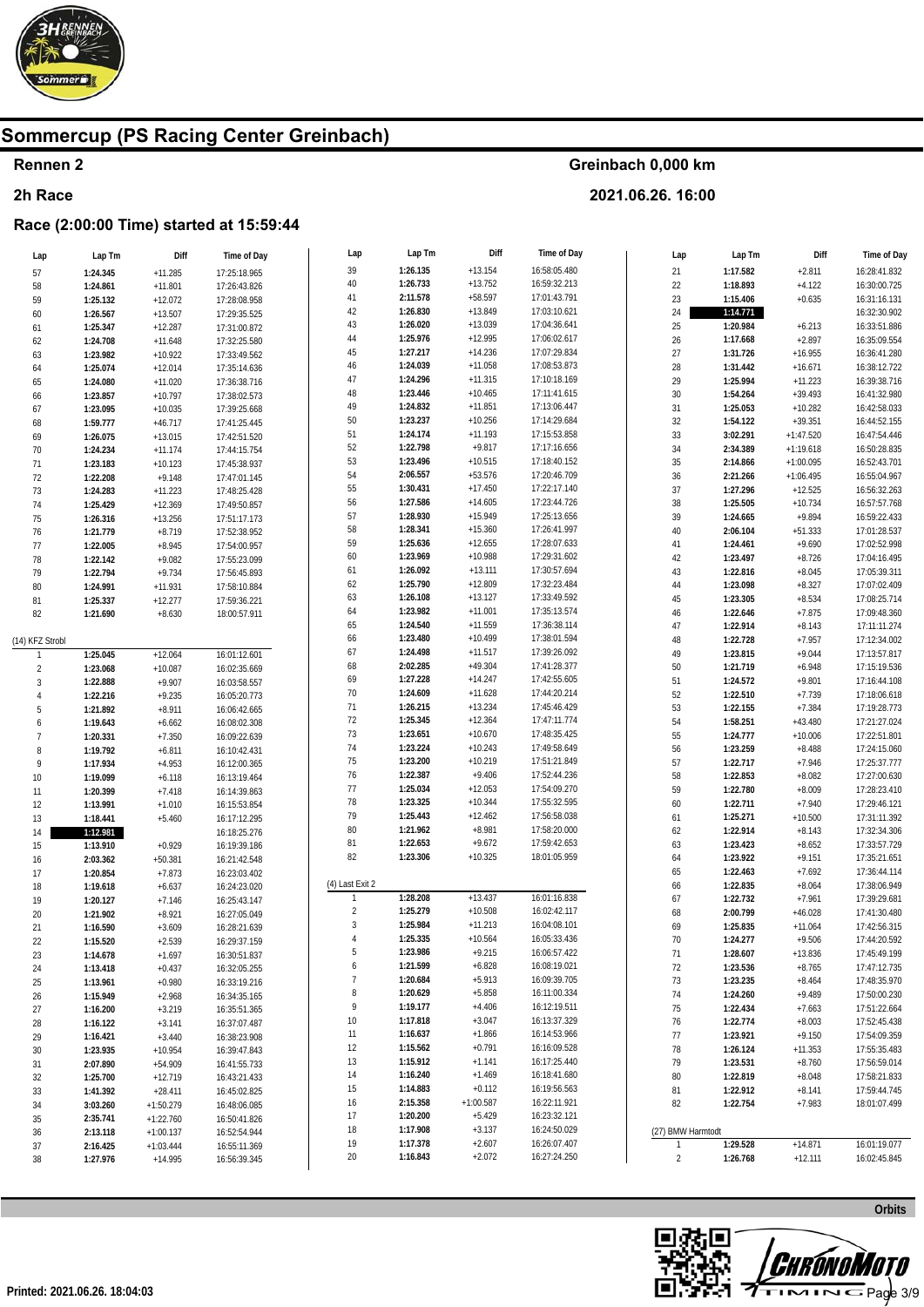

### Rennen 2

#### 2h Race

### Race (2:00:00 Time) started at 15:59:44

| Lap            | Lap Tm   | Diff        | Time of Day  | Lap                        | Lap Im   | DIII        | Time of Day  | Lap                       | Lap Tm   | Diff        | Time of Day  |
|----------------|----------|-------------|--------------|----------------------------|----------|-------------|--------------|---------------------------|----------|-------------|--------------|
| $\sqrt{3}$     | 1:27.039 | $+12.382$   | 16:04:12.884 | 69                         | 1:28.324 | $+13.667$   | 17:43:17.741 | 52                        | 1:27.654 | $+13.363$   | 17:18:33.935 |
| $\overline{4}$ | 1:25.324 | $+10.667$   | 16:05:38.208 | $70\,$                     | 1:24.788 | $+10.131$   | 17:44:42.529 | 53                        | 2:03.273 | $+48.982$   | 17:20:37.208 |
| 5              | 1:24.632 | $+9.975$    | 16:07:02.840 | 71                         | 1:22.487 | $+7.830$    | 17:46:05.016 | 54                        | 1:28.861 | $+14.570$   | 17:22:06.069 |
|                |          |             |              | 72                         | 1:24.007 | $+9.350$    | 17:47:29.023 | 55                        | 1:22.832 | $+8.541$    | 17:23:28.901 |
| 6              | 1:23.248 | $+8.591$    | 16:08:26.088 | $73\,$                     | 1:23.218 | $+8.561$    | 17:48:52.241 |                           |          |             |              |
| $\overline{7}$ | 1:21.883 | $+7.226$    | 16:09:47.971 |                            |          |             |              | 56                        | 1:22.443 | $+8.152$    | 17:24:51.344 |
| 8              | 1:22.504 | $+7.847$    | 16:11:10.475 | 74                         | 1:25.157 | $+10.500$   | 17:50:17.398 | 57                        | 1:22.826 | $+8.535$    | 17:26:14.170 |
| 9              | 1:19.427 | $+4.770$    | 16:12:29.902 | $75\,$                     | 1:23.030 | $+8.373$    | 17:51:40.428 | 58                        | 1:23.563 | $+9.272$    | 17:27:37.733 |
| 10             | 1:19.510 | $+4.853$    | 16:13:49.412 | $76\,$                     | 1:25.703 | $+11.046$   | 17:53:06.131 | 59                        | 1:24.340 | $+10.049$   | 17:29:02.073 |
| 11             | 1:21.435 | $+6.778$    | 16:15:10.847 | $77\,$                     | 1:26.946 | $+12.289$   | 17:54:33.077 | 60                        | 1:23.527 | $+9.236$    | 17:30:25.600 |
| 12             | 1:17.406 | $+2.749$    | 16:16:28.253 | 78                         | 1:23.544 | $+8.887$    | 17:55:56.621 | 61                        | 1:23.940 | $+9.649$    | 17:31:49.540 |
| 13             | 1:17.561 | $+2.904$    | 16:17:45.814 | 79                         | 1:21.739 | $+7.082$    | 17:57:18.360 | 62                        | 1:23.243 | $+8.952$    | 17:33:12.783 |
| 14             | 1:17.660 | $+3.003$    | 16:19:03.474 | $80\,$                     | 1:21.826 | $+7.169$    | 17:58:40.186 | 63                        | 1:23.870 | $+9.579$    | 17:34:36.653 |
| 15             | 1:46.535 | $+31.878$   | 16:20:50.009 | 81                         | 1:22.978 | $+8.321$    | 18:00:03.164 | 64                        | 1:22.910 | $+8.619$    | 17:35:59.563 |
| 16             | 1:18.633 | $+3.976$    | 16:22:08.642 |                            |          |             |              | 65                        | 1:23.378 | $+9.087$    | 17:37:22.941 |
|                |          |             |              | (39) Klima Expert Lancia Y |          |             |              | 66                        | 1:24.673 | $+10.382$   | 17:38:47.614 |
| 17             | 1:18.518 | $+3.861$    | 16:23:27.160 |                            | 1:32.815 | $+18.524$   | 16:01:21.428 |                           |          |             |              |
| 18             | 1:15.484 | $+0.827$    | 16:24:42.644 |                            |          |             |              | 67                        | 1:56.018 | $+41.727$   | 17:40:43.632 |
| 19             | 1:16.395 | $+1.738$    | 16:25:59.039 | $\overline{c}$             | 1:25.669 | $+11.378$   | 16:02:47.097 | 68                        | 1:26.498 | $+12.207$   | 17:42:10.130 |
| 20             | 1:14.741 | $+0.084$    | 16:27:13.780 | 3                          | 1:26.294 | $+12.003$   | 16:04:13.391 | 69                        | 1:23.204 | $+8.913$    | 17:43:33.334 |
| 21             | 1:14.657 |             | 16:28:28.437 | $\overline{4}$             | 1:25.373 | $+11.082$   | 16:05:38.764 | $70\,$                    | 1:24.892 | $+10.601$   | 17:44:58.226 |
| 22             | 1:18.797 | $+4.140$    | 16:29:47.234 | 5                          | 1:26.150 | $+11.859$   | 16:07:04.914 | 71                        | 1:23.886 | $+9.595$    | 17:46:22.112 |
| 23             | 1:22.642 | $+7.985$    | 16:31:09.876 | 6                          | 1:24.096 | $+9.805$    | 16:08:29.010 | $72\,$                    | 1:23.776 | $+9.485$    | 17:47:45.888 |
| 24             | 1:19.301 | $+4.644$    | 16:32:29.177 | $\overline{7}$             | 1:22.429 | $+8.138$    | 16:09:51.439 | 73                        | 1:23.061 | $+8.770$    | 17:49:08.949 |
| 25             | 1:21.246 | $+6.589$    | 16:33:50.423 | 8                          | 1:21.723 | $+7.432$    | 16:11:13.162 | 74                        | 1:23.313 | $+9.022$    | 17:50:32.262 |
| 26             | 1:18.149 | $+3.492$    | 16:35:08.572 | 9                          | 1:20.036 | $+5.745$    | 16:12:33.198 | 75                        | 1:23.156 | $+8.865$    | 17:51:55.418 |
| 27             | 1:31.499 | $+16.842$   | 16:36:40.071 | $10\,$                     | 1:18.468 | $+4.177$    | 16:13:51.666 | 76                        | 1:23.316 | $+9.025$    | 17:53:18.734 |
| 28             | 1:31.016 | $+16.359$   | 16:38:11.087 | 11                         | 1:18.640 | $+4.349$    | 16:15:10.306 | 77                        | 1:22.882 | $+8.591$    | 17:54:41.616 |
|                |          |             |              | 12                         | 1:17.065 | $+2.774$    | 16:16:27.371 | 78                        | 1:23.691 | $+9.400$    | 17:56:05.307 |
| 29             | 1:25.597 | $+10.940$   | 16:39:36.684 | $13\,$                     | 1:17.941 | $+3.650$    | 16:17:45.312 |                           |          |             |              |
| 30             | 1:48.107 | $+33.450$   | 16:41:24.791 | 14                         | 1:17.755 | $+3.464$    | 16:19:03.067 | 79                        | 1:23.296 | $+9.005$    | 17:57:28.603 |
| 31             | 1:25.478 | $+10.821$   | 16:42:50.269 |                            |          | $+38.633$   |              | 80                        | 1:24.694 | $+10.403$   | 17:58:53.297 |
| 32             | 1:59.487 | $+44.830$   | 16:44:49.756 | $15\,$                     | 1:52.924 |             | 16:20:55.991 | 81                        | 1:24.476 | $+10.185$   | 18:00:17.773 |
| 33             | 3:01.235 | $+1:46.578$ | 16:47:50.991 | 16                         | 1:19.740 | $+5.449$    | 16:22:15.731 |                           |          |             |              |
| 34             | 2:34.608 | $+1:19.951$ | 16:50:25.599 | 17                         | 1:17.375 | $+3.084$    | 16:23:33.106 | (19) VW Ebner Racing Team |          |             |              |
| 35             | 2:14.894 | $+1:00.237$ | 16:52:40.493 | $18\,$                     | 1:17.219 | $+2.928$    | 16:24:50.325 |                           | 1:36.262 | $+22.010$   | 16:01:26.892 |
| 36             | 2:23.340 | $+1:08.683$ | 16:55:03.833 | 19                         | 1:16.362 | $+2.071$    | 16:26:06.687 | $\sqrt{2}$                | 1:28.037 | $+13.785$   | 16:02:54.929 |
| 37             | 1:27.891 | $+13.234$   | 16:56:31.724 | $20\,$                     | 1:16.906 | $+2.615$    | 16:27:23.593 | 3                         | 1:27.130 | $+12.878$   | 16:04:22.059 |
| 38             | 1:28.181 | $+13.524$   | 16:57:59.905 | 21                         | 1:18.757 | $+4.466$    | 16:28:42.350 | $\overline{4}$            | 1:26.637 | $+12.385$   | 16:05:48.696 |
| 39             | 1:25.233 | $+10.576$   | 16:59:25.138 | $22\,$                     | 1:21.017 | $+6.726$    | 16:30:03.367 | 5                         | 1:25.435 | $+11.183$   | 16:07:14.131 |
| 40             | 2:07.520 | $+52.863$   | 17:01:32.658 | 23                         | 1:14.291 |             | 16:31:17.658 | 6                         | 1:22.587 | $+8.335$    | 16:08:36.718 |
| 41             | 1:24.372 | $+9.715$    | 17:02:57.030 | $24\,$                     | 1:15.598 | $+1.307$    | 16:32:33.256 | $\overline{7}$            | 1:23.000 | $+8.748$    | 16:09:59.718 |
| 42             | 1:24.080 | $+9.423$    | 17:04:21.110 | 25                         | 1:21.890 | $+7.599$    | 16:33:55.146 | 8                         | 1:21.979 | $+7.727$    | 16:11:21.697 |
| 43             | 1:23.239 | $+8.582$    | 17:05:44.349 | $26\,$                     | 1:18.199 | $+3.908$    | 16:35:13.345 | 9                         | 1:20.782 | $+6.530$    | 16:12:42.479 |
| 44             | 1:24.267 | $+9.610$    | 17:07:08.616 | 27                         | 1:29.765 | $+15.474$   | 16:36:43.110 | 10                        | 1:20.561 | $+6.309$    | 16:14:03.040 |
|                |          |             |              | ${\bf 28}$                 | 1:30.581 | $+16.290$   | 16:38:13.691 | $11\,$                    | 1:18.766 | $+4.514$    | 16:15:21.806 |
| 45             | 1:24.594 | $+9.937$    | 17:08:33.210 | 29                         | 2:13.342 | $+59.051$   | 16:40:27.033 |                           |          |             |              |
| 46             | 1:24.438 | $+9.781$    | 17:09:57.648 | $30\,$                     | 1:23.147 | $+8.856$    | 16:41:50.180 | 12                        | 1:18.426 | $+4.174$    | 16:16:40.232 |
| 47             | 1:25.294 | $+10.637$   | 17:11:22.942 |                            | 1:24.686 |             |              | 13                        | 1:17.703 | $+3.451$    | 16:17:57.935 |
| 48             | 1:26.785 | $+12.128$   | 17:12:49.727 | 31                         |          | $+10.395$   | 16:43:14.866 | 14                        | 1:16.431 | $+2.179$    | 16:19:14.366 |
| 49             | 1:26.122 | $+11.465$   | 17:14:15.849 | $32\,$                     | 1:39.799 | $+25.508$   | 16:44:54.665 | 15                        | 1:52.848 | $+38.596$   | 16:21:07.214 |
| 50             | 1:25.018 | $+10.361$   | 17:15:40.867 | 33                         | 3:04.142 | $+1:49.851$ | 16:47:58.807 | 16                        | 1:18.977 | $+4.725$    | 16:22:26.191 |
| 51             | 1:24.320 | $+9.663$    | 17:17:05.187 | 34                         | 2:33.915 | $+1:19.624$ | 16:50:32.722 | 17                        | 1:16.659 | $+2.407$    | 16:23:42.850 |
| 52             | 1:24.679 | $+10.022$   | 17:18:29.866 | 35                         | 2:14.355 | $+1:00.064$ | 16:52:47.077 | 18                        | 1:17.503 | $+3.251$    | 16:25:00.353 |
| 53             | 2:00.046 | $+45.389$   | 17:20:29.912 | 36                         | 2:20.110 | $+1:05.819$ | 16:55:07.187 | 19                        | 1:17.127 | $+2.875$    | 16:26:17.480 |
| 54             | 1:24.830 | $+10.173$   | 17:21:54.742 | 37                         | 1:28.988 | $+14.697$   | 16:56:36.175 | 20                        | 1:16.953 | $+2.701$    | 16:27:34.433 |
| 55             | 1:21.896 | $+7.239$    | 17:23:16.638 | 38                         | 1:25.085 | $+10.794$   | 16:58:01.260 | 21                        | 1:16.957 | $+2.705$    | 16:28:51.390 |
| 56             | 1:23.992 | $+9.335$    | 17:24:40.630 | 39                         | 2:08.611 | $+54.320$   | 17:00:09.871 | 22                        | 1:14.644 | $+0.392$    | 16:30:06.034 |
| 57             | 1:22.497 | $+7.840$    | 17:26:03.127 | 40                         | 1:26.989 | $+12.698$   | 17:01:36.860 | 23                        | 1:14.252 |             | 16:31:20.286 |
| 58             | 1:21.955 | $+7.298$    | 17:27:25.082 | 41                         | 1:26.908 | $+12.617$   | 17:03:03.768 | 24                        | 1:15.865 | $+1.613$    | 16:32:36.151 |
|                |          |             |              | 42                         | 1:24.848 | $+10.557$   | 17:04:28.616 | 25                        | 1:20.848 | $+6.596$    | 16:33:56.999 |
| 59             | 1:25.538 | $+10.881$   | 17:28:50.620 | 43                         | 1:24.751 | $+10.460$   | 17:05:53.367 | 26                        | 1:21.324 |             | 16:35:18.323 |
| 60             | 1:21.500 | $+6.843$    | 17:30:12.120 |                            | 1:23.875 | $+9.584$    | 17:07:17.242 |                           |          | $+7.072$    |              |
| 61             | 1:21.697 | $+7.040$    | 17:31:33.817 | 44                         |          |             |              | 27                        | 1:28.041 | $+13.789$   | 16:36:46.364 |
| 62             | 1:21.174 | $+6.517$    | 17:32:54.991 | 45                         | 1:24.155 | $+9.864$    | 17:08:41.397 | 28                        | 1:31.850 | $+17.598$   | 16:38:18.214 |
| 63             | 1:22.064 | $+7.407$    | 17:34:17.055 | 46                         | 1:23.772 | $+9.481$    | 17:10:05.169 | 29                        | 1:29.001 | $+14.749$   | 16:39:47.215 |
| 64             | 1:21.782 | $+7.125$    | 17:35:38.837 | 47                         | 1:24.261 | $+9.970$    | 17:11:29.430 | $30\,$                    | 2:14.253 | $+1:00.001$ | 16:42:01.468 |
| 65             | 1:21.553 | $+6.896$    | 17:37:00.390 | 48                         | 1:23.959 | $+9.668$    | 17:12:53.389 | 31                        | 1:28.857 | $+14.605$   | 16:43:30.325 |
| 66             | 1:21.889 | $+7.232$    | 17:38:22.279 | 49                         | 1:24.756 | $+10.465$   | 17:14:18.145 | 32                        | 1:33.718 | $+19.466$   | 16:45:04.043 |
| 67             | 1:24.354 | $+9.697$    | 17:39:46.633 | 50                         | 1:23.884 | $+9.593$    | 17:15:42.029 | 33                        | 3:03.365 | $+1:49.113$ | 16:48:07.408 |
| 68             | 2:02.784 | $+48.127$   | 17:41:49.417 | 51                         | 1:24.252 | $+9.961$    | 17:17:06.281 | 34                        | 2:35.682 | $+1:21.430$ | 16:50:43.090 |
|                |          |             |              |                            |          |             |              |                           |          |             |              |

Greinbach 0,000 km

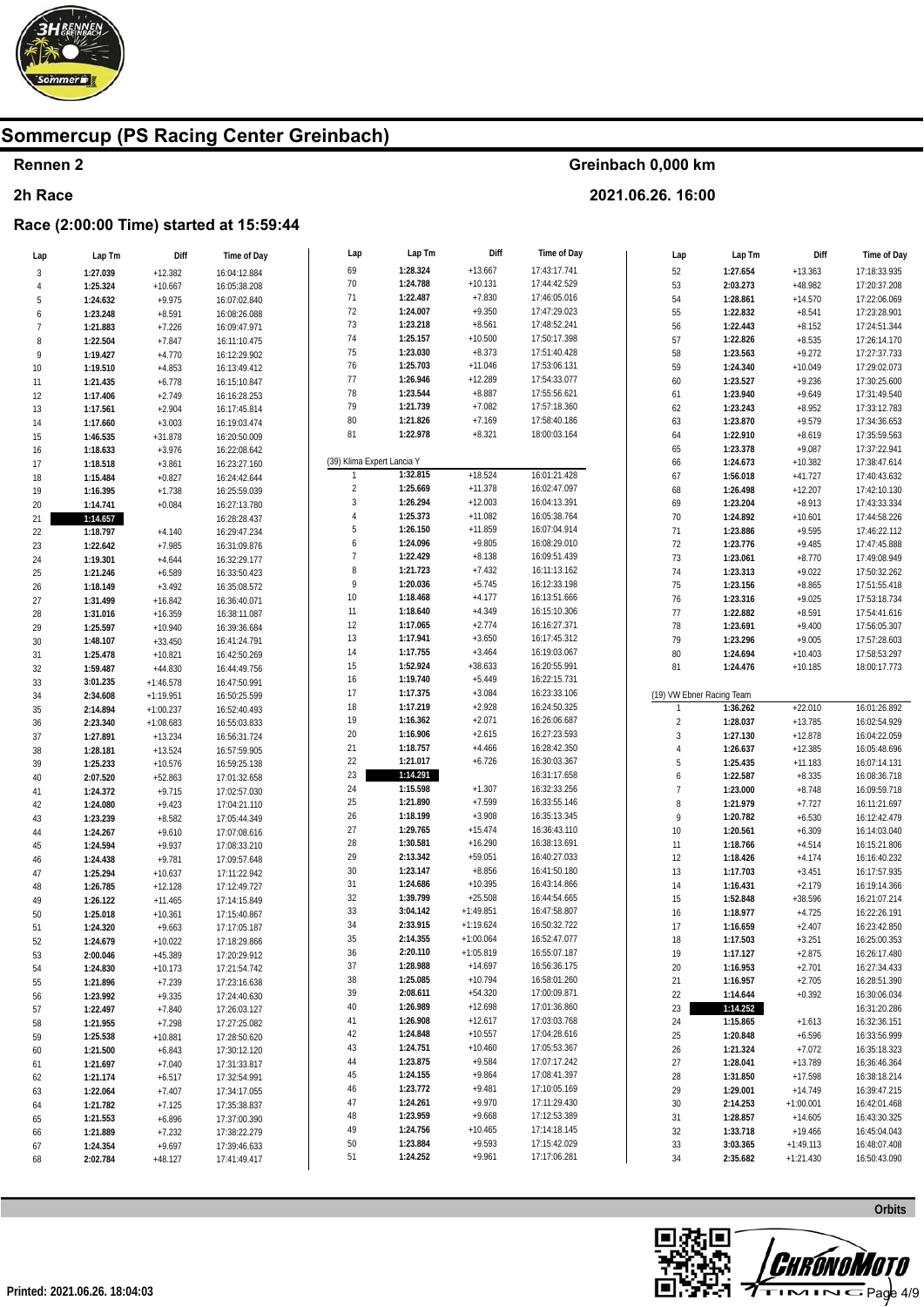

### Rennen 2

#### 2h Race

### Race (2:00:00 Time) started at 15:59:44

| Lap                       | Lap Tm   | Diff        | Time of Day  | Lap                       | Lap Tm   | Diff        | Time of Day  | Lap            | Lap Tm   | Diff        | Time of Day  |
|---------------------------|----------|-------------|--------------|---------------------------|----------|-------------|--------------|----------------|----------|-------------|--------------|
| 35                        | 2:13.461 | $+59.209$   | 16:52:56.551 | 18                        | 1:18.051 | $+4.022$    | 16:25:05.928 | $\mathbbm{1}$  | 1:23.800 | $+12.302$   | 16:01:11.151 |
| 36                        | 2:16.974 | $+1:02.722$ | 16:55:13.525 | 19                        | 1:15.243 | $+1.214$    | 16:26:21.171 | $\sqrt{2}$     | 1:22.866 | $+11.368$   | 16:02:34.017 |
| 37                        | 1:31.624 | $+17.372$   | 16:56:45.149 | $20\,$                    | 1:15.136 | $+1.107$    | 16:27:36.307 | $\mathbf{3}$   | 1:23.366 | $+11.868$   | 16:03:57.383 |
|                           |          |             |              | 21                        | 1:16.112 | $+2.083$    | 16:28:52.419 | $\overline{4}$ | 1:22.010 | $+10.512$   | 16:05:19.393 |
| 38                        | 1:33.003 | $+18.751$   | 16:58:18.152 | 22                        | 1:14.209 | $+0.180$    | 16:30:06.628 | 5              |          |             |              |
| 39                        | 1:31.784 | $+17.532$   | 16:59:49.936 |                           | 1:14.029 |             |              |                | 1:21.497 | $+9.999$    | 16:06:40.890 |
| 40                        | 2:09.930 | $+55.678$   | 17:01:59.866 | 23                        |          |             | 16:31:20.657 | 6              | 1:20.146 | $+8.648$    | 16:08:01.036 |
| 41                        | 1:26.819 | $+12.567$   | 17:03:26.685 | 24                        | 1:15.927 | $+1.898$    | 16:32:36.584 | $\overline{7}$ | 1:19.841 | $+8.343$    | 16:09:20.877 |
| 42                        | 1:25.842 | $+11.590$   | 17:04:52.527 | 25                        | 1:19.645 | $+5.616$    | 16:33:56.229 | 8              | 1:18.688 | $+7.190$    | 16:10:39.565 |
| 43                        | 1:25.705 | $+11.453$   | 17:06:18.232 | 26                        | 1:20.631 | $+6.602$    | 16:35:16.860 | 9              | 1:17.962 | $+6.464$    | 16:11:57.527 |
| 44                        | 1:26.801 | $+12.549$   | 17:07:45.033 | 27                        | 1:28.909 | $+14.880$   | 16:36:45.769 | $10\,$         | 1:17.755 | $+6.257$    | 16:13:15.282 |
| 45                        | 1:24.220 | $+9.968$    | 17:09:09.253 | 28                        | 1:31.759 | $+17.730$   | 16:38:17.528 | 11             | 2:29.940 | $+1:18.442$ | 16:15:45.222 |
| 46                        | 1:24.465 | $+10.213$   | 17:10:33.718 | 29                        | 1:26.981 | $+12.952$   | 16:39:44.509 | $12\,$         | 1:14.679 | $+3.181$    | 16:16:59.901 |
| 47                        | 1:24.613 | $+10.361$   | 17:11:58.331 | $30\,$                    | 2:08.100 | $+54.071$   | 16:41:52.609 | 13             | 1:13.774 | $+2.276$    | 16:18:13.675 |
| 48                        | 1:24.650 | $+10.398$   | 17:13:22.981 | 31                        | 1:24.523 | $+10.494$   | 16:43:17.132 | 14             | 1:15.817 | $+4.319$    | 16:19:29.492 |
|                           |          |             |              | 32                        | 1:41.759 | $+27.730$   | 16:44:58.891 | 15             | 2:09.426 | $+57.928$   | 16:21:38.918 |
| 49                        | 1:25.002 | $+10.750$   | 17:14:47.983 | 33                        | 3:03.261 | $+1:49.232$ | 16:48:02.152 |                |          |             |              |
| 50                        | 1:23.457 | $+9.205$    | 17:16:11.440 |                           |          |             |              | 16             | 1:15.524 | $+4.026$    | 16:22:54.442 |
| 51                        | 1:26.159 | $+11.907$   | 17:17:37.599 | $34\,$                    | 2:35.386 | $+1:21.357$ | 16:50:37.538 | 17             | 1:13.664 | $+2.166$    | 16:24:08.106 |
| 52                        | 1:24.463 | $+10.211$   | 17:19:02.062 | 35                        | 2:12.988 | +58.959     | 16:52:50.526 | 18             | 1:13.001 | $+1.503$    | 16:25:21.107 |
| 53                        | 1:52.551 | $+38.299$   | 17:20:54.613 | 36                        | 2:17.554 | $+1:03.525$ | 16:55:08.080 | 19             | 1:12.301 | $+0.803$    | 16:26:33.408 |
| 54                        | 1:27.169 | $+12.917$   | 17:22:21.782 | $37\,$                    | 1:28.659 | $+14.630$   | 16:56:36.739 | $20\,$         | 1:12.428 | $+0.930$    | 16:27:45.836 |
| 55                        | 1:24.546 | $+10.294$   | 17:23:46.328 | 38                        | 1:27.293 | $+13.264$   | 16:58:04.032 | 21             | 1:12.166 | $+0.668$    | 16:28:58.002 |
| 56                        | 1:26.782 | $+12.530$   | 17:25:13.110 | 39                        | 1:24.219 | $+10.190$   | 16:59:28.251 | $22\,$         | 1:11.498 |             | 16:30:09.500 |
| 57                        | 1:24.955 | $+10.703$   | 17:26:38.065 | $40\,$                    | 2:15.298 | $+1:01.269$ | 17:01:43.549 | $23\,$         | 1:11.605 | $+0.107$    | 16:31:21.105 |
| 58                        | 1:22.541 | $+8.289$    | 17:28:00.606 | 41                        | 1:26.279 | $+12.250$   | 17:03:09.828 | 24             | 1:12.647 | $+1.149$    | 16:32:33.752 |
|                           |          |             |              | 42                        | 1:25.862 | $+11.833$   | 17:04:35.690 | $25\,$         | 1:17.338 | $+5.840$    | 16:33:51.090 |
| 59                        | 1:22.622 | $+8.370$    | 17:29:23.228 | 43                        | 1:26.068 | $+12.039$   | 17:06:01.758 | 26             |          |             |              |
| 60                        | 1:23.166 | $+8.914$    | 17:30:46.394 |                           | 1:25.192 | $+11.163$   | 17:07:26.950 |                | 1:25.902 | $+14.404$   | 16:35:16.992 |
| 61                        | 1:22.260 | $+8.008$    | 17:32:08.654 | 44                        |          |             |              | $27\,$         | 1:27.040 | $+15.542$   | 16:36:44.032 |
| 62                        | 1:22.374 | $+8.122$    | 17:33:31.028 | 45                        | 1:23.584 | $+9.555$    | 17:08:50.534 | 28             | 1:31.353 | $+19.855$   | 16:38:15.385 |
| 63                        | 1:23.055 | $+8.803$    | 17:34:54.083 | 46                        | 1:23.991 | $+9.962$    | 17:10:14.525 | 29             | 1:28.202 | $+16.704$   | 16:39:43.587 |
| 64                        | 1:24.725 | $+10.473$   | 17:36:18.808 | 47                        | 1:23.499 | $+9.470$    | 17:11:38.024 | $30\,$         | 2:35.540 | $+1:24.042$ | 16:42:19.127 |
| 65                        | 1:22.995 | $+8.743$    | 17:37:41.803 | 48                        | 1:25.340 | $+11.311$   | 17:13:03.364 | 31             | 1:23.876 | $+12.378$   | 16:43:43.003 |
| 66                        | 1:56.596 | $+42.344$   | 17:39:38.399 | 49                        | 1:22.952 | $+8.923$    | 17:14:26.316 | $32\,$         | 1:34.705 | $+23.207$   | 16:45:17.708 |
| 67                        | 1:26.993 | $+12.741$   | 17:41:05.392 | 50                        | 1:24.537 | $+10.508$   | 17:15:50.853 | $33\,$         | 2:54.541 | $+1:43.043$ | 16:48:12.249 |
| 68                        | 1:23.346 | $+9.094$    | 17:42:28.738 | 51                        | 1:24.505 | $+10.476$   | 17:17:15.358 | 34             | 2:36.264 | $+1:24.766$ | 16:50:48.513 |
| 69                        | 1:23.724 | $+9.472$    | 17:43:52.462 | 52                        | 1:23.369 | $+9.340$    | 17:18:38.727 | 35             | 2:12.469 | $+1:00.971$ | 16:53:00.982 |
| $70$                      | 1:22.982 | $+8.730$    |              | 53                        | 2:00.694 | $+46.665$   | 17:20:39.421 | $36\,$         | 2:15.950 | $+1:04.452$ | 16:55:16.932 |
|                           |          |             | 17:45:15.444 | 54                        | 1:27.607 | $+13.578$   | 17:22:07.028 | 37             | 1:33.557 | $+22.059$   | 16:56:50.489 |
| 71                        | 1:23.318 | $+9.066$    | 17:46:38.762 | 55                        | 1:23.210 | $+9.181$    | 17:23:30.238 |                |          |             |              |
| $72\,$                    | 1:22.869 | $+8.617$    | 17:48:01.631 |                           |          |             |              | 38             | 1:28.136 | $+16.638$   | 16:58:18.625 |
| 73                        | 1:22.471 | $+8.219$    | 17:49:24.102 | 56                        | 1:22.722 | $+8.693$    | 17:24:52.960 | 39             | 1:27.674 | $+16.176$   | 16:59:46.299 |
| 74                        | 1:22.780 | $+8.528$    | 17:50:46.882 | 57                        | 1:22.824 | $+8.795$    | 17:26:15.784 | 40             | 2:23.337 | $+1:11.839$ | 17:02:09.636 |
| 75                        | 1:24.335 | $+10.083$   | 17:52:11.217 | 58                        | 1:24.006 | $+9.977$    | 17:27:39.790 | 41             | 1:24.801 | $+13.303$   | 17:03:34.437 |
| 76                        | 1:23.840 | $+9.588$    | 17:53:35.057 | 59                        | 1:23.754 | $+9.725$    | 17:29:03.544 | 42             | 1:24.072 | $+12.574$   | 17:04:58.509 |
| $77 \,$                   | 1:22.841 | $+8.589$    | 17:54:57.898 | 60                        | 1:26.551 | $+12.522$   | 17:30:30.095 | 43             | 1:22.204 | $+10.706$   | 17:06:20.713 |
| 78                        | 1:22.237 | $+7.985$    | 17:56:20.135 | 61                        | 1:23.665 | $+9.636$    | 17:31:53.760 | 44             | 1:22.723 | $+11.225$   | 17:07:43.436 |
| 79                        | 1:23.000 | $+8.748$    | 17:57:43.135 | 62                        | 1:24.935 | $+10.906$   | 17:33:18.695 | 45             | 1:22.734 | $+11.236$   | 17:09:06.170 |
| 80                        | 1:22.430 | $+8.178$    | 17:59:05.565 | 63                        | 1:23.131 | $+9.102$    | 17:34:41.826 | 46             | 1:22.075 | $+10.577$   | 17:10:28.245 |
| 81                        | 1:23.463 | $+9.211$    |              | 64                        | 1:22.592 | $+8.563$    | 17:36:04.418 | 47             | 1:23.810 | $+12.312$   | 17:11:52.055 |
|                           |          |             | 18:00:29.028 | 65                        | 1:23.185 | $+9.156$    | 17:37:27.603 |                |          |             |              |
|                           |          |             |              |                           | 1:23.379 | $+9.350$    | 17:38:50.982 | 48             | 1:24.286 | $+12.788$   | 17:13:16.341 |
| (21) Vollgas mit Dr. AUER |          |             |              | 66                        |          |             |              | 49             | 1:23.189 | $+11.691$   | 17:14:39.530 |
| $\mathbf{1}$              | 1:30.674 | $+16.645$   | 16:01:20.558 | 67                        | 2:14.869 | $+1:00.840$ | 17:41:05.851 | 50             | 1:21.468 | $+9.970$    | 17:16:00.998 |
| $\overline{2}$            | 1:25.766 | $+11.737$   | 16:02:46.324 | 68                        | 1:28.294 | $+14.265$   | 17:42:34.145 | 51             | 1:21.776 | $+10.278$   | 17:17:22.774 |
| 3                         | 1:25.370 | $+11.341$   | 16:04:11.694 | 69                        | 1:26.614 | $+12.585$   | 17:44:00.759 | 52             | 2:06.749 | $+55.251$   | 17:19:29.523 |
| 4                         | 1:25.783 | $+11.754$   | 16:05:37.477 | 70                        | 1:24.714 | $+10.685$   | 17:45:25.473 | 53             | 1:24.527 | $+13.029$   | 17:20:54.050 |
| 5                         | 1:24.516 | $+10.487$   | 16:07:01.993 | 71                        | 1:24.868 | $+10.839$   | 17:46:50.341 | 54             | 1:24.164 | $+12.666$   | 17:22:18.214 |
| 6                         | 1:23.293 | $+9.264$    | 16:08:25.286 | 72                        | 1:25.658 | $+11.629$   | 17:48:15.999 | 55             | 1:24.884 | $+13.386$   | 17:23:43.098 |
| $\overline{7}$            | 1:21.798 | $+7.769$    | 16:09:47.084 | 73                        | 1:25.138 | $+11.109$   | 17:49:41.137 | 56             | 1:26.551 | $+15.053$   | 17:25:09.649 |
| 8                         | 1:21.568 |             | 16:11:08.652 | 74                        | 1:23.525 | $+9.496$    | 17:51:04.662 | 57             | 1:24.923 | $+13.425$   | 17:26:34.572 |
|                           |          | $+7.539$    |              | 75                        | 1:24.070 | $+10.041$   | 17:52:28.732 | 58             | 1:23.695 | $+12.197$   | 17:27:58.267 |
| 9                         | 1:19.832 | $+5.803$    | 16:12:28.484 | 76                        | 1:25.432 | $+11.403$   | 17:53:54.164 |                |          |             |              |
| 10                        | 1:19.744 | $+5.715$    | 16:13:48.228 |                           |          |             |              | 59             | 1:22.848 | $+11.350$   | 17:29:21.115 |
| 11                        | 1:19.089 | $+5.060$    | 16:15:07.317 | 77                        | 1:23.779 | $+9.750$    | 17:55:17.943 | 60             | 1:22.172 | $+10.674$   | 17:30:43.287 |
| $12 \overline{ }$         | 1:18.658 | $+4.629$    | 16:16:25.975 | 78                        | 1:23.299 | $+9.270$    | 17:56:41.242 | 61             | 1:23.628 | $+12.130$   | 17:32:06.915 |
| 13                        | 1:18.166 | $+4.137$    | 16:17:44.141 | 79                        | 1:23.052 | $+9.023$    | 17:58:04.294 | 62             | 1:23.050 | $+11.552$   | 17:33:29.965 |
| 14                        | 1:18.514 | $+4.485$    | 16:19:02.655 | 80                        | 1:28.720 | $+14.691$   | 17:59:33.014 | 63             | 1:23.332 | $+11.834$   | 17:34:53.297 |
| 15                        | 2:08.914 | $+54.885$   | 16:21:11.569 | 81                        | 1:25.478 | $+11.449$   | 18:00:58.492 | 64             | 1:22.962 | $+11.464$   | 17:36:16.259 |
| 16                        | 1:20.247 | $+6.218$    | 16:22:31.816 |                           |          |             |              | 65             | 1:22.903 | $+11.405$   | 17:37:39.162 |
| 17                        | 1.16061  | $+2032$     | 16.23.47.877 | (20) Last Exit Motorsport |          |             |              | 66             | 1:23.504 | $+12.006$   | 17:39:02.666 |

Greinbach 0,000 km

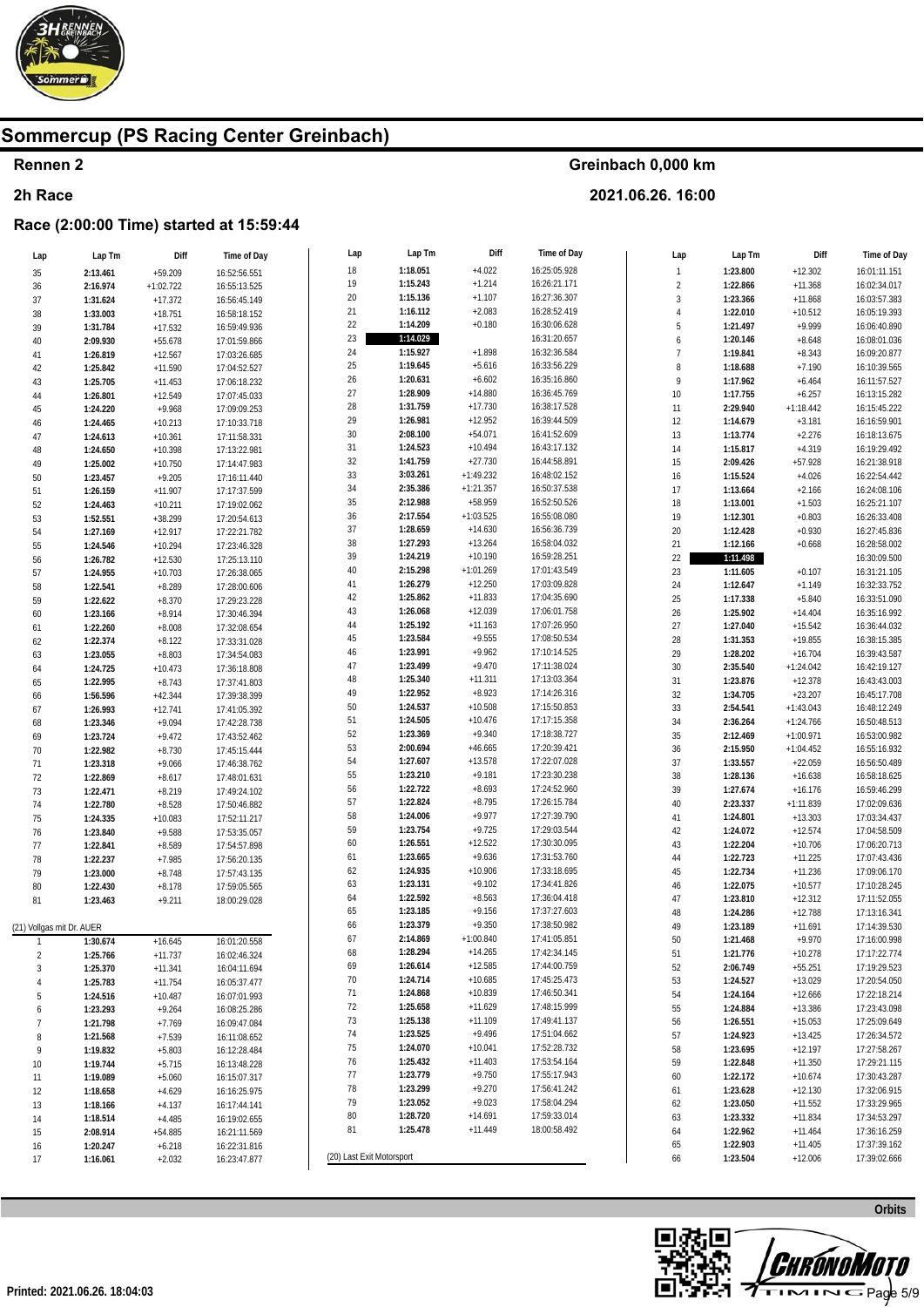

### Rennen 2

#### 2h Race

### Race (2:00:00 Time) started at 15:59:44

| Lap              | Lap Tm   | Diff        | Time of Day  | Lap                    | Lap im   | DIII        | Time of Day  | Lap             | Lap Tm   | Diff        | Time of Day  |
|------------------|----------|-------------|--------------|------------------------|----------|-------------|--------------|-----------------|----------|-------------|--------------|
| 67               | 2:23.496 | $+1:11.998$ | 17:41:26.162 | 51                     | 1:23.334 | $+7.317$    | 17:17:18.855 | 35              | 2:14.247 | $+1:00.388$ | 16:52:46.092 |
| 68               | 1:35.415 | $+23.917$   | 17:43:01.577 | 52                     | 1:22.396 | $+6.379$    | 17:18:41.251 | $36\,$          | 2:20.583 | $+1:06.724$ | 16:55:06.675 |
| 69               | 1:26.404 | $+14.906$   | 17:44:27.981 | 53                     | 2:06.136 | $+50.119$   | 17:20:47.387 | 37              | 1:29.130 | $+15.271$   | 16:56:35.805 |
|                  |          |             |              | 54                     | 1:28.100 | $+12.083$   | 17:22:15.487 | $38\,$          | 1:28.338 | $+14.479$   | 16:58:04.143 |
| $70\,$           | 1:25.436 | $+13.938$   | 17:45:53.417 | 55                     | 1:26.303 | $+10.286$   | 17:23:41.790 |                 |          |             |              |
| 71               | 1:25.239 | $+13.741$   | 17:47:18.656 |                        |          |             |              | 39              | 1:27.568 | $+13.709$   | 16:59:31.711 |
| 72               | 1:25.826 | $+14.328$   | 17:48:44.482 | 56                     | 1:27.435 | $+11.418$   | 17:25:09.225 | 40              | 2:10.424 | $+56.565$   | 17:01:42.135 |
| 73               | 1:24.973 | $+13.475$   | 17:50:09.455 | 57                     | 1:31.083 | $+15.066$   | 17:26:40.308 | 41              | 1:27.309 | $+13.450$   | 17:03:09.444 |
| 74               | 1:31.921 | $+20.423$   | 17:51:41.376 | 58                     | 1:27.880 | $+11.863$   | 17:28:08.188 | 42              | 1:26.034 | $+12.175$   | 17:04:35.478 |
| 75               | 1:25.095 | $+13.597$   | 17:53:06.471 | 59                     | 1:26.506 | $+10.489$   | 17:29:34.694 | 43              | 1:26.066 | $+12.207$   | 17:06:01.544 |
| 76               | 1:27.556 | $+16.058$   | 17:54:34.027 | 60                     | 1:25.808 | $+9.791$    | 17:31:00.502 | 44              | 1:27.884 | $+14.025$   | 17:07:29.428 |
| 77               | 1:36.773 | $+25.275$   | 17:56:10.800 | 61                     | 1:26.990 | $+10.973$   | 17:32:27.492 | 45              | 1:26.385 | $+12.526$   | 17:08:55.813 |
|                  |          |             |              | 62                     | 1:27.401 | $+11.384$   | 17:33:54.893 | $46\,$          | 1:27.736 | $+13.877$   | 17:10:23.549 |
| 78               | 1:24.237 | $+12.739$   | 17:57:35.037 | 63                     | 1:26.336 | $+10.319$   | 17:35:21.229 |                 |          |             |              |
| 79               | 1:23.840 | $+12.342$   | 17:58:58.877 |                        |          |             |              | 47              | 1:26.304 | $+12.445$   | 17:11:49.853 |
| 80               | 1:23.384 | $+11.886$   | 18:00:22.261 | 64                     | 1:26.564 | $+10.547$   | 17:36:47.793 | 48              | 1:26.211 | $+12.352$   | 17:13:16.064 |
|                  |          |             |              | 65                     | 1:26.139 | $+10.122$   | 17:38:13.932 | 49              | 1:26.795 | $+12.936$   | 17:14:42.859 |
| (15) MSC Niederl |          |             |              | 66                     | 1:27.331 | $+11.314$   | 17:39:41.263 | 50              | 1:25.458 | $+11.599$   | 17:16:08.317 |
| $\mathbf{1}$     | 1:32.856 | $+16.839$   | 16:01:22.868 | 67                     | 2:03.367 | $+47.350$   | 17:41:44.630 | 51              | 1:26.092 | $+12.233$   | 17:17:34.409 |
| $\overline{2}$   | 1:25.664 | $+9.647$    | 16:02:48.532 | 68                     | 1:40.110 | $+24.093$   | 17:43:24.740 | 52              | 1:24.755 | $+10.896$   | 17:18:59.164 |
| $\sqrt{3}$       | 1:25.499 | $+9.482$    | 16:04:14.031 | 69                     | 1:27.548 | $+11.531$   | 17:44:52.288 | 53              | 1:49.720 | $+35.861$   | 17:20:48.884 |
| $\overline{4}$   | 1:25.296 | $+9.279$    | 16:05:39.327 | 70                     | 1:28.733 | $+12.716$   | 17:46:21.021 | 54              | 1:29.120 | $+15.261$   | 17:22:18.004 |
| 5                |          | $+8.067$    | 16:07:03.411 | 71                     | 1:27.913 | $+11.896$   | 17:47:48.934 | 55              | 1:27.855 | $+13.996$   | 17:23:45.859 |
|                  | 1:24.084 |             |              | 72                     | 1:27.747 | $+11.730$   | 17:49:16.681 |                 |          | $+14.677$   | 17:25:14.395 |
| 6                | 1:24.546 | $+8.529$    | 16:08:27.957 |                        |          |             |              | 56              | 1:28.536 |             |              |
| $\overline{7}$   | 1:22.326 | $+6.309$    | 16:09:50.283 | 73                     | 1:26.739 | $+10.722$   | 17:50:43.420 | 57              | 1:28.896 | $+15.037$   | 17:26:43.291 |
| 8                | 1:21.126 | $+5.109$    | 16:11:11.409 | 74                     | 1:25.843 | $+9.826$    | 17:52:09.263 | 58              | 1:26.796 | $+12.937$   | 17:28:10.087 |
| 9                | 1:20.744 | $+4.727$    | 16:12:32.153 | 75                     | 1:25.498 | $+9.481$    | 17:53:34.761 | 59              | 1:26.709 | $+12.850$   | 17:29:36.796 |
| $10$             | 1:18.663 | $+2.646$    | 16:13:50.816 | 76                     | 1:29.398 | $+13.381$   | 17:55:04.159 | 60              | 1:25.559 | $+11.700$   | 17:31:02.355 |
| 11               | 1:18.843 | $+2.826$    | 16:15:09.659 | 77                     | 1:40.672 | $+24.655$   | 17:56:44.831 | 61              | 1:30.149 | $+16.290$   | 17:32:32.504 |
| 12               | 1:17.220 | $+1.203$    | 16:16:26.879 | 78                     | 1:24.967 | $+8.950$    | 17:58:09.798 | 62              | 1:49.206 | $+35.347$   | 17:34:21.710 |
| 13               | 1:17.706 | $+1.689$    | 16:17:44.585 | 79                     | 1:26.442 | $+10.425$   | 17:59:36.240 | 63              | 1:25.847 | $+11.988$   | 17:35:47.557 |
| 14               | 1:16.662 | $+0.645$    | 16:19:01.247 | 80                     | 1:25.974 | $+9.957$    | 18:01:02.214 | 64              | 1:33.795 | $+19.936$   | 17:37:21.352 |
|                  |          |             |              |                        |          |             |              | 65              | 1:28.466 | $+14.607$   | 17:38:49.818 |
| 15               | 1:49.187 | $+33.170$   | 16:20:50.434 | (23) Supersonic Devils |          |             |              |                 |          |             |              |
| 16               | 1:21.905 | $+5.888$    | 16:22:12.339 |                        |          |             |              | 66              | 2:17.832 | $+1:03.973$ | 17:41:07.650 |
| 17               | 1:18.912 | $+2.895$    | 16:23:31.251 |                        | 1:34.822 | $+20.963$   | 16:01:24.983 | 67              | 1:26.166 | $+12.307$   | 17:42:33.816 |
| 18               | 1:17.597 | $+1.580$    | 16:24:48.848 | $\overline{2}$         | 1:27.407 | $+13.548$   | 16:02:52.390 | 68              | 1:24.623 | $+10.764$   | 17:43:58.439 |
| 19               | 1:16.927 | $+0.910$    | 16:26:05.775 | 3                      | 1:26.827 | $+12.968$   | 16:04:19.217 | 69              | 1:26.613 | $+12.754$   | 17:45:25.052 |
| $20\,$           | 1:17.053 | $+1.036$    | 16:27:22.828 |                        | 1:25.342 | $+11.483$   | 16:05:44.559 | 70              | 1:27.543 | $+13.684$   | 17:46:52.595 |
| 21               | 1:18.063 | $+2.046$    | 16:28:40.891 | 5                      | 1:25.293 | $+11.434$   | 16:07:09.852 | 71              | 1:25.314 | $+11.455$   | 17:48:17.909 |
| 22               | 1:17.845 | $+1.828$    | 16:29:58.736 | 6                      | 1:24.472 | $+10.613$   | 16:08:34.324 | 72              | 1:24.437 | $+10.578$   | 17:49:42.346 |
| 23               | 1:16.017 |             | 16:31:14.753 | $\overline{7}$         | 1:22.932 | $+9.073$    | 16:09:57.256 | 73              | 1:24.509 | $+10.650$   | 17:51:06.855 |
|                  |          |             |              | 8                      | 1:22.624 | $+8.765$    | 16:11:19.880 | 74              | 1:23.354 | $+9.495$    | 17:52:30.209 |
| 24               | 1:18.141 | $+2.124$    | 16:32:32.894 | 9                      | 1:20.280 | $+6.421$    | 16:12:40.160 |                 |          |             | 17:53:56.005 |
| 25               | 1:21.473 | $+5.456$    | 16:33:54.367 |                        | 1:19.059 |             |              | 75              | 1:25.796 | $+11.937$   |              |
| 26               | 1:20.742 | $+4.725$    | 16:35:15.109 | $10$                   |          | $+5.200$    | 16:13:59.219 | 76              | 1:24.039 | $+10.180$   | 17:55:20.044 |
| 27               | 1:30.343 | $+14.326$   | 16:36:45.452 | 11                     | 1:17.978 | $+4.119$    | 16:15:17.197 | $77$            | 1:25.315 | $+11.456$   | 17:56:45.359 |
| 28               | 1:31.000 | $+14.983$   | 16:38:16.452 | 12                     | 1:17.376 | $+3.517$    | 16:16:34.573 | 78              | 1:24.903 | $+11.044$   | 17:58:10.262 |
| 29               | 1:27.556 | $+11.539$   | 16:39:44.008 | 13                     | 1:17.254 | $+3.395$    | 16:17:51.827 | 79              | 1:27.611 | $+13.752$   | 17:59:37.873 |
| $30\,$           | 2:07.356 | $+51.339$   | 16:41:51.364 | 14                     | 1:15.260 | $+1.401$    | 16:19:07.087 | 80              | 1:25.365 | $+11.506$   | 18:01:03.238 |
| 31               | 1:28.132 | $+12.115$   | 16:43:19.496 | 15                     | 1:53.153 | $+39.294$   | 16:21:00.240 |                 |          |             |              |
| 32               | 1:41.302 | $+25.285$   | 16:45:00.798 | 16                     | 1:22.321 | $+8.462$    | 16:22:22.561 | (3) ONPC Racing |          |             |              |
| 33               | 3:04.176 | $+1:48.159$ | 16:48:04.974 | 17                     | 1:17.736 | $+3.877$    | 16:23:40.297 |                 | 1:33.808 | $+17.100$   | 16:01:23.062 |
|                  |          |             |              | 18                     | 1:18.480 | $+4.621$    | 16:24:58.777 | $\sqrt{2}$      | 1:26.478 | $+9.770$    | 16:02:49.540 |
| 34               | 2:35.726 | $+1:19.709$ | 16:50:40.700 |                        |          |             |              |                 |          |             |              |
| 35               | 2:12.993 | $+56.976$   | 16:52:53.693 | 19                     | 1:16.497 | $+2.638$    | 16:26:15.274 | $\sqrt{3}$      | 1:25.716 | $+9.008$    | 16:04:15.256 |
| 36               | 2:16.837 | $+1:00.820$ | 16:55:10.530 | 20                     | 1:16.095 | $+2.236$    | 16:27:31.369 | $\overline{4}$  | 1:26.284 | $+9.576$    | 16:05:41.540 |
| 37               | 1:32.302 | $+16.285$   | 16:56:42.832 | 21                     | 1:17.941 | $+4.082$    | 16:28:49.310 | 5               | 1:24.842 | $+8.134$    | 16:07:06.382 |
| 38               | 1:32.538 | $+16.521$   | 16:58:15.370 | 22                     | 1:15.620 | $+1.761$    | 16:30:04.930 | 6               | 1:23.907 | $+7.199$    | 16:08:30.289 |
| 39               | 1:30.411 | $+14.394$   | 16:59:45.781 | 23                     | 1:13.859 |             | 16:31:18.789 | $\overline{7}$  | 1:23.345 | $+6.637$    | 16:09:53.634 |
| 40               | 2:11.123 | $+55.106$   | 17:01:56.904 | 24                     | 1:16.612 | $+2.753$    | 16:32:35.401 | $\, 8$          | 1:21.967 | $+5.259$    | 16:11:15.601 |
| 41               | 1:24.359 | $+8.342$    | 17:03:21.263 | 25                     | 1:20.233 | $+6.374$    | 16:33:55.634 | 9               | 1:21.534 | $+4.826$    | 16:12:37.135 |
| 42               | 1:23.190 | $+7.173$    | 17:04:44.453 | 26                     | 1:21.086 | $+7.227$    | 16:35:16.720 | 10              | 1:18.895 | $+2.187$    | 16:13:56.030 |
|                  |          |             |              | 27                     | 1:27.781 | $+13.922$   | 16:36:44.501 | 11              | 1:18.863 | $+2.155$    | 16:15:14.893 |
| 43               | 1:23.533 | $+7.516$    | 17:06:07.986 |                        | 1:29.849 | $+15.990$   | 16:38:14.350 |                 |          |             |              |
| 44               | 1:23.588 | $+7.571$    | 17:07:31.574 | 28                     |          |             |              | 12              | 1:18.838 | $+2.130$    | 16:16:33.731 |
| 45               | 1:24.863 | $+8.846$    | 17:08:56.437 | 29                     | 1:28.739 | $+14.880$   | 16:39:43.089 | 13              | 1:18.433 | $+1.725$    | 16:17:52.164 |
| 46               | 1:23.680 | $+7.663$    | 17:10:20.117 | 30                     | 2:05.375 | $+51.516$   | 16:41:48.464 | 14              | 1:16.708 |             | 16:19:08.872 |
| 47               | 1:23.198 | $+7.181$    | 17:11:43.315 | 31                     | 1:25.070 | $+11.211$   | 16:43:13.534 | 15              | 2:19.937 | $+1:03.229$ | 16:21:28.809 |
| 48               | 1:24.351 | $+8.334$    | 17:13:07.666 | 32                     | 1:40.360 | $+26.501$   | 16:44:53.894 | 16              | 1:24.887 | $+8.179$    | 16:22:53.696 |
| 49               | 1:22.679 | $+6.662$    | 17:14:30.345 | 33                     | 3:03.584 | $+1:49.725$ | 16:47:57.478 | 17              | 1:24.861 | $+8.153$    | 16:24:18.557 |
| 50               | 1:25.176 | $+9.159$    | 17:15:55.521 | 34                     | 2:34.367 | $+1:20.508$ | 16:50:31.845 | 18              | 1:23.317 | $+6.609$    | 16:25:41.874 |
|                  |          |             |              |                        |          |             |              |                 |          |             |              |

Greinbach 0,000 km

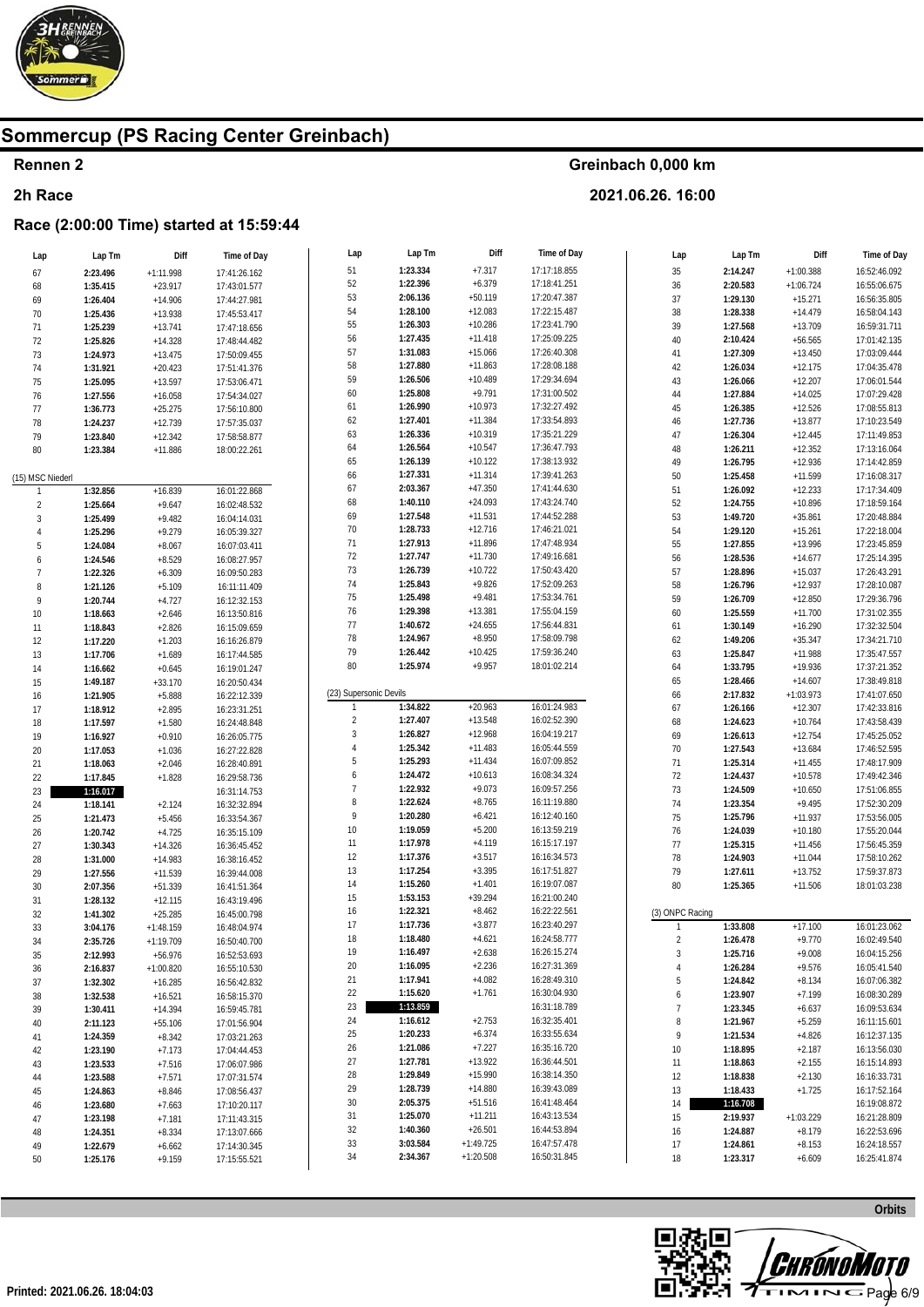

### Rennen 2

#### 2h Race

### Race (2:00:00 Time) started at 15:59:44

| Lap                   | Lap Tm   | Diff        | Time of Day  | Lap            | Lap Tm   | Diff                  | Time of Day  | Lap                 | Lap Tm                     | Diff        | Time of Day  |
|-----------------------|----------|-------------|--------------|----------------|----------|-----------------------|--------------|---------------------|----------------------------|-------------|--------------|
| 19                    | 1:21.853 | $+5.145$    | 16:27:03.727 | $\mathbf{3}$   | 1:26.302 | $+10.304$             | 16:04:25.713 | 69                  | 1:24.087                   | $+8.089$    | 17:46:16.819 |
| $20\,$                | 1:21.833 | $+5.125$    | 16:28:25.560 | $\overline{4}$ | 1:25.949 | $+9.951$              | 16:05:51.662 | $70$                | 1:23.029                   | $+7.031$    | 17:47:39.848 |
| 21                    | 1:20.646 | $+3.938$    | 16:29:46.206 | 5              | 1:25.091 | $+9.093$              | 16:07:16.753 | 71                  | 1:22.802                   | $+6.804$    | 17:49:02.650 |
| 22                    | 1:20.212 | $+3.504$    | 16:31:06.418 | 6              | 1:24.737 | $+8.739$              | 16:08:41.490 | 72                  | 1:24.125                   | $+8.127$    | 17:50:26.775 |
| 23                    | 1:21.283 | $+4.575$    | 16:32:27.701 | $\overline{7}$ | 1:23.789 | $+7.791$              | 16:10:05.279 | 73                  | 1:22.485                   | $+6.487$    | 17:51:49.260 |
| 24                    | 1:21.118 | $+4.410$    | 16:33:48.819 | 8              | 1:22.832 | $+6.834$              | 16:11:28.111 | 74                  | 1:22.482                   | $+6.484$    | 17:53:11.742 |
| 25                    | 1:22.998 | $+6.290$    | 16:35:11.817 | 9              | 1:22.020 | $+6.022$              | 16:12:50.131 | 75                  | 1:24.646                   | $+8.648$    | 17:54:36.388 |
| $26\,$                | 1:30.864 | $+14.156$   | 16:36:42.681 | $10$           | 1:21.966 | $+5.968$              | 16:14:12.097 | 76                  | 1:27.981                   | $+11.983$   | 17:56:04.369 |
|                       |          |             |              | 11             | 1:19.984 | $+3.986$              | 16:15:32.081 | 77                  | 1:23.680                   | $+7.682$    | 17:57:28.049 |
| 27                    | 1:30.610 | $+13.902$   | 16:38:13.291 | 12             | 1:42.563 | $+26.565$             | 16:17:14.644 | 78                  | 1:24.672                   | $+8.674$    | 17:58:52.721 |
| 28                    | 1:26.796 | $+10.088$   | 16:39:40.087 | 13             | 1:20.398 | $+4.400$              | 16:18:35.042 | 79                  | 1:23.076                   | $+7.078$    | 18:00:15.797 |
| 29                    | 2:05.820 | $+49.112$   | 16:41:45.907 | 14             | 1:21.330 | $+5.332$              | 16:19:56.372 |                     |                            |             |              |
| $30\,$                | 1:25.495 | $+8.787$    | 16:43:11.402 | 15             | 2:04.986 | +48.988               |              |                     |                            |             |              |
| 31                    | 1:41.908 | $+25.200$   | 16:44:53.310 |                |          |                       | 16:22:01.358 |                     | (31) Masenberg Racing Team |             |              |
| 32                    | 3:03.057 | $+1:46.349$ | 16:47:56.367 | 16             | 1:20.787 | $+4.789$              | 16:23:22.145 | $\mathbf{1}$        | 1:37.638                   | $+18.025$   | 16:01:29.637 |
| 33                    | 2:33.696 | $+1:16.988$ | 16:50:30.063 | 17             | 1:17.924 | $+1.926$              | 16:24:40.069 | $\sqrt{2}$          | 1:29.063                   | $+9.450$    | 16:02:58.700 |
| 34                    | 2:15.193 | $+58.485$   | 16:52:45.256 | 18             | 1:17.659 | $+1.661$              | 16:25:57.728 | $\sqrt{3}$          | 1:29.494                   | $+9.881$    | 16:04:28.194 |
| $35\,$                | 2:20.776 | $+1:04.068$ | 16:55:06.032 | 19             | 1:16.627 | $+0.629$              | 16:27:14.355 | $\overline{4}$      | 1:27.494                   | $+7.881$    | 16:05:55.688 |
| 36                    | 1:28.173 | $+11.465$   | 16:56:34.205 | 20             | 1:15.998 |                       | 16:28:30.353 | 5                   | 1:27.845                   | $+8.232$    | 16:07:23.533 |
| 37                    | 1:26.677 | $+9.969$    | 16:58:00.882 | 21             | 1:18.781 | $+2.783$              | 16:29:49.134 | $\ddot{\mathbf{6}}$ | 1:26.436                   | $+6.823$    | 16:08:49.969 |
| $38\,$                | 1:26.179 | $+9.471$    | 16:59:27.061 | 22             | 1:21.154 | $+5.156$              | 16:31:10.288 | $\overline{7}$      | 1:25.255                   | $+5.642$    | 16:10:15.224 |
| 39                    | 2:08.498 | $+51.790$   | 17:01:35.559 | 23             | 1:19.906 | $+3.908$              | 16:32:30.194 | $\, 8$              | 1:25.172                   | $+5.559$    | 16:11:40.396 |
| $40\,$                | 1:27.628 | $+10.920$   | 17:03:03.187 | 24             | 1:22.361 | $+6.363$              | 16:33:52.555 | 9                   | 1:23.438                   | $+3.825$    | 16:13:03.834 |
| 41                    | 1:25.085 | $+8.377$    | 17:04:28.272 | 25             | 1:19.376 | $+3.378$              | 16:35:11.931 | 10                  | 1:22.523                   | $+2.910$    | 16:14:26.357 |
| 42                    | 1:24.367 | $+7.659$    | 17:05:52.639 | 26             | 1:31.750 | $+15.752$             | 16:36:43.681 | 11                  | 1:22.419                   | $+2.806$    | 16:15:48.776 |
| 43                    | 1:23.805 | $+7.097$    | 17:07:16.444 | 27             | 1:32.993 | $+16.995$             | 16:38:16.674 | 12                  | 1:23.450                   | $+3.837$    | 16:17:12.226 |
| 44                    | 1:24.009 | $+7.301$    | 17:08:40.453 | 28             | 1:28.390 | $+12.392$             | 16:39:45.064 | 13                  | 1:21.476                   | $+1.863$    | 16:18:33.702 |
| 45                    | 1:23.922 | $+7.214$    | 17:10:04.375 | 29             | 2:09.557 | $+53.559$             | 16:41:54.621 | 14                  | 1:20.961                   | $+1.348$    | 16:19:54.663 |
| $46\,$                | 1:24.001 | $+7.293$    | 17:11:28.376 | $30\,$         | 1:25.291 | $+9.293$              | 16:43:19.912 | 15                  | 1:58.583                   | $+38.970$   | 16:21:53.246 |
| 47                    | 1:24.329 | $+7.621$    | 17:12:52.705 | 31             | 1:40.160 | $+24.162$             | 16:45:00.072 | 16                  | 1:24.458                   | $+4.845$    | 16:23:17.704 |
| 48                    | 1:23.898 | $+7.190$    | 17:14:16.603 | 32             | 3:03.689 | $+1:47.691$           | 16:48:03.761 | 17                  | 1:21.769                   | $+2.156$    | 16:24:39.473 |
| 49                    | 1:23.768 | $+7.060$    | 17:15:40.371 | 33             | 2:35.814 | $+1:19.816$           | 16:50:39.575 | 18                  | 1:20.689                   | $+1.076$    | 16:26:00.162 |
| 50                    | 1:22.987 | $+6.279$    | 17:17:03.358 | 34             | 2:12.929 | $+56.931$             | 16:52:52.504 | 19                  | 1:19.613                   |             | 16:27:19.775 |
| 51                    | 1:23.951 | $+7.243$    | 17:18:27.309 | 35             | 2:16.578 | $+1:00.580$           | 16:55:09.082 | $20\,$              | 1:42.257                   | $+22.644$   | 16:29:02.032 |
| 52                    | 2:05.207 | $+48.499$   | 17:20:32.516 | 36             | 1:29.048 | $+13.050$             | 16:56:38.130 | 21                  | 1:20.498                   | $+0.885$    | 16:30:22.530 |
| 53                    | 1:26.824 | $+10.116$   | 17:21:59.340 | 37             | 1:29.147 | $+13.149$             | 16:58:07.277 | $22\,$              | 1:24.279                   | $+4.666$    | 16:31:46.809 |
| 54                    | 1:24.204 | $+7.496$    | 17:23:23.544 | 38             | 1:26.371 | $+10.373$             | 16:59:33.648 | 23                  | 1:20.463                   | $+0.850$    | 16:33:07.272 |
| 55                    | 1:24.501 | $+7.793$    | 17:24:48.045 | 39             | 2:23.645 | $+1:07.647$           | 17:01:57.293 | 24                  | 1:20.358                   | $+0.745$    | 16:34:27.630 |
|                       | 1:24.389 | $+7.681$    | 17:26:12.434 | 40             | 1:27.311 | $+11.313$             | 17:03:24.604 | 25                  | 1:20.268                   | $+0.655$    | 16:35:47.898 |
| 56<br>57              |          |             | 17:27:36.382 | 41             | 1:24.635 | $+8.637$              | 17:04:49.239 | 26                  | 1:20.940                   | $+1.327$    | 16:37:08.838 |
|                       | 1:23.948 | $+7.240$    |              | 42             | 1:24.673 | $+8.675$              | 17:06:13.912 | 27                  | 1:21.830                   | $+2.217$    | 16:38:30.668 |
| 58                    | 1:25.433 | $+8.725$    | 17:29:01.815 | 43             | 1:23.712 | $+7.714$              | 17:07:37.624 | 28                  | 1:21.203                   | $+1.590$    | 16:39:51.871 |
| 59                    | 1:28.948 | $+12.240$   | 17:30:30.763 | 44             | 1:24.847 | $+8.849$              | 17:09:02.471 | 29                  |                            |             |              |
| 60                    | 1:24.017 | $+7.309$    | 17:31:54.780 | 45             | 1:24.065 | $+8.067$              | 17:10:26.536 | 30                  | 2:29.960                   | $+1:10.347$ | 16:42:21.831 |
| 61                    | 1:24.723 | $+8.015$    | 17:33:19.503 |                | 1:27.065 |                       |              |                     | 1:28.937                   | $+9.324$    | 16:43:50.768 |
| 62                    | 1:24.585 | $+7.877$    | 17:34:44.088 | 46             | 1:23.841 | $+11.067$<br>$+7.843$ | 17:11:53.601 | 31                  | 1:31.581                   | $+11.968$   | 16:45:22.349 |
| 63                    | 1:23.373 | $+6.665$    | 17:36:07.461 | 47             |          |                       | 17:13:17.442 | 32                  | 2:54.288                   | $+1:34.675$ | 16:48:16.637 |
| 64                    | 1:23.612 | $+6.904$    | 17:37:31.073 | 48             | 1:26.117 | $+10.119$             | 17:14:43.559 | 33                  | 2:37.235                   | $+1:17.622$ | 16:50:53.872 |
| 65                    | 1:24.420 | $+7.712$    | 17:38:55.493 | 49             | 1:25.143 | $+9.145$              | 17:16:08.702 | 34                  | 2:10.418                   | $+50.805$   | 16:53:04.290 |
| 66                    | 2:20.940 | $+1:04.232$ | 17:41:16.433 | 50             | 1:29.400 | $+13.402$             | 17:17:38.102 | 35                  | 2:16.342                   | $+56.729$   | 16:55:20.632 |
| 67                    | 1:27.610 | $+10.902$   | 17:42:44.043 | 51             | 1:25.290 | $+9.292$              | 17:19:03.392 | 36                  | 1:31.961                   | $+12.348$   | 16:56:52.593 |
| 68                    | 1:25.431 | $+8.723$    | 17:44:09.474 | 52             | 2:03.797 | $+47.799$             | 17:21:07.189 | 37                  | 1:28.171                   | $+8.558$    | 16:58:20.764 |
| 69                    | 1:25.753 | $+9.045$    | 17:45:35.227 | 53             | 1:27.040 | $+11.042$             | 17:22:34.229 | 38                  | 1:29.794                   | $+10.181$   | 16:59:50.558 |
| 70                    | 1:24.995 | $+8.287$    | 17:47:00.222 | 54             | 1:24.721 | $+8.723$              | 17:23:58.950 | 39                  | 2:17.538                   | $+57.925$   | 17:02:08.096 |
| 71                    | 1:24.679 | $+7.971$    | 17:48:24.901 | 55             | 1:25.514 | $+9.516$              | 17:25:24.464 | 40                  | 1:29.769                   | $+10.156$   | 17:03:37.865 |
| 72                    | 1:27.397 | $+10.689$   | 17:49:52.298 | 56             | 1:25.411 | $+9.413$              | 17:26:49.875 | 41                  | 1:29.619                   | $+10.006$   | 17:05:07.484 |
| 73                    | 1:26.320 | $+9.612$    | 17:51:18.618 | 57             | 1:27.281 | $+11.283$             | 17:28:17.156 | 42                  | 1:26.800                   | $+7.187$    | 17:06:34.284 |
| 74                    | 1:24.868 | $+8.160$    | 17:52:43.486 | 58             | 1:28.155 | $+12.157$             | 17:29:45.311 | 43                  | 1:28.725                   | $+9.112$    | 17:08:03.009 |
| 75                    | 1:24.667 | $+7.959$    | 17:54:08.153 | 59             | 1:25.580 | $+9.582$              | 17:31:10.891 | 44                  | 1:26.104                   | $+6.491$    | 17:09:29.113 |
| 76                    | 1:24.247 | $+7.539$    | 17:55:32.400 | 60             | 1:25.838 | $+9.840$              | 17:32:36.729 | 45                  | 1:27.699                   | $+8.086$    | 17:10:56.812 |
| 77                    | 1:27.575 | $+10.867$   | 17:56:59.975 | 61             | 1:26.877 | $+10.879$             | 17:34:03.606 | 46                  | 1:27.180                   | $+7.567$    | 17:12:23.992 |
| 78                    | 1:24.303 | $+7.595$    | 17:58:24.278 | 62             | 1:25.237 | $+9.239$              | 17:35:28.843 | 47                  | 1:27.186                   | $+7.573$    | 17:13:51.178 |
| 79                    | 1:23.712 | $+7.004$    | 17:59:47.990 | 63             | 1:25.538 | $+9.540$              | 17:36:54.381 | 48                  | 1:26.458                   | $+6.845$    | 17:15:17.636 |
| 80                    | 1:28.372 | $+11.664$   | 18:01:16.362 | 64             | 1:25.865 | $+9.867$              | 17:38:20.246 | 49                  | 1:26.222                   | $+6.609$    | 17:16:43.858 |
|                       |          |             |              | 65             | 1:26.375 | $+10.377$             | 17:39:46.621 | 50                  | 1:26.528                   | $+6.915$    | 17:18:10.386 |
| (28) Riverside Racing |          |             |              | 66             | 2:12.704 | $+56.706$             | 17:41:59.325 | 51                  | 2:19.438                   | $+59.825$   | 17:20:29.824 |
| 1                     | 1:41.586 | $+25.588$   | 16:01:31.212 | 67             | 1:26.135 | $+10.137$             | 17:43:25.460 | 52                  | 1:39.794                   | $+20.181$   | 17:22:09.618 |
| $\overline{c}$        | 1:28.199 | $+12.201$   | 16:02:59.411 | 68             | 1:27.272 | $+11.274$             | 17:44:52.732 | 53                  | 1:31.775                   | $+12.162$   | 17:23:41.393 |
|                       |          |             |              |                |          |                       |              |                     |                            |             |              |

Greinbach 0,000 km 2021.06.26. 16:00

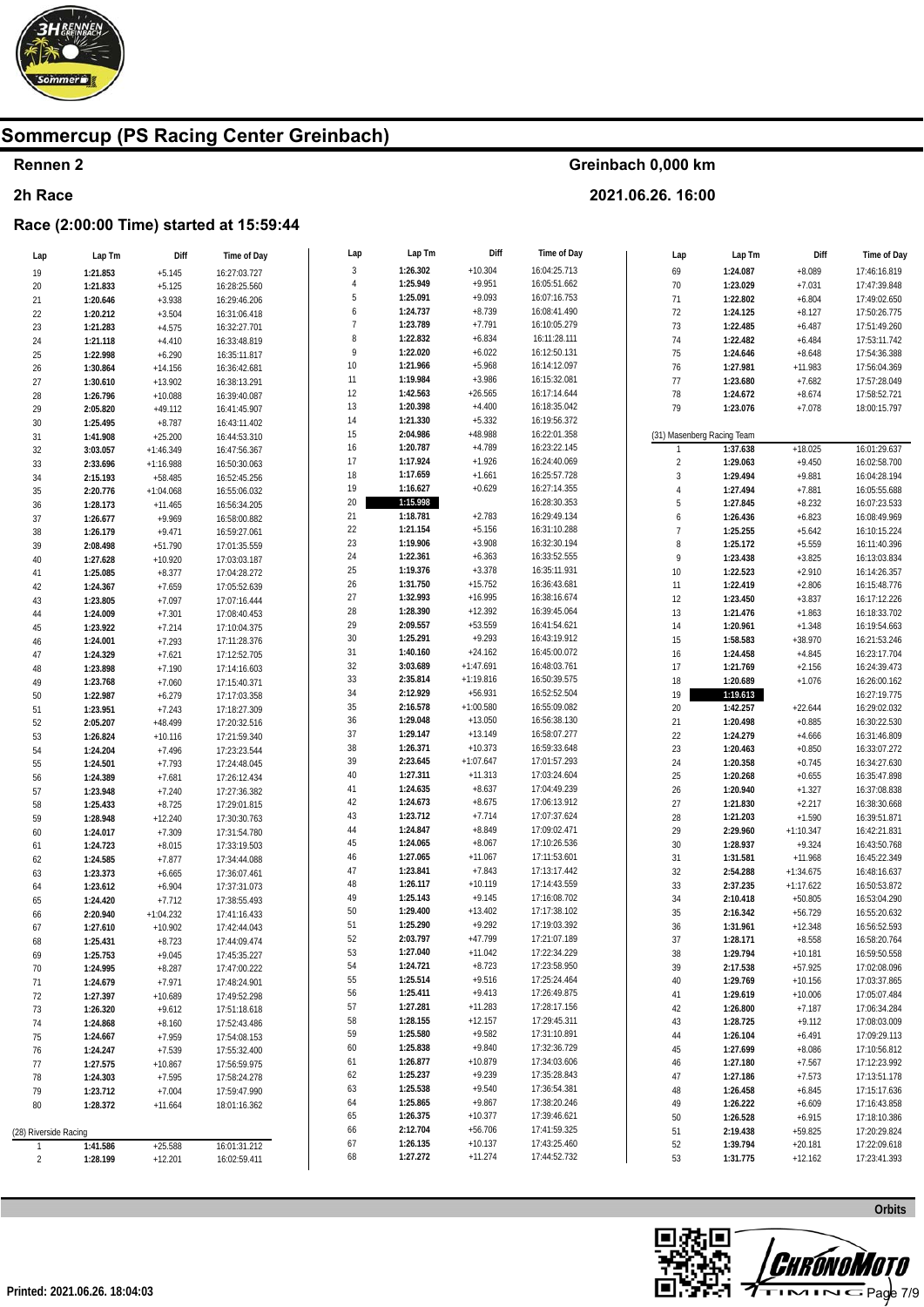

### **Rennen 2**

#### **2h Race**

### **Race (2:00:00 Time) started at 15:59:44**

| Lap                        | Lap Tm   | Diff        | Time of Day  | Lap                        | Lap Tm   | Diff      | Time of Day  | Lap                     | Lap Tm   | Diff        | Time of Day  |
|----------------------------|----------|-------------|--------------|----------------------------|----------|-----------|--------------|-------------------------|----------|-------------|--------------|
| 54                         | 1:31.092 | $+11.479$   | 17:25:12.485 | 40                         | 1:33.196 | $+17.737$ | 17:03:34.005 | $27\,$                  | 1:33.615 | $+15.470$   | 16:38:18.969 |
| 55                         | 1:28.328 | $+8.715$    | 17:26:40.813 | 41                         | 1:36.589 | $+21.130$ | 17:05:10.594 | 28                      | 1:29.785 | $+11.640$   | 16:39:48.754 |
| 56                         | 1:35.849 | $+16.236$   | 17:28:16.662 | 42                         | 1:33.347 | $+17.888$ | 17:06:43.941 | 29                      | 2:34.426 | $+1:16.281$ | 16:42:23.180 |
| 57                         | 1:29.232 | $+9.619$    | 17:29:45.894 | 43                         | 1:32.414 | $+16.955$ | 17:08:16.355 | $30\,$                  | 1:28.742 | $+10.597$   | 16:43:51.922 |
| 58                         | 1:30.545 | $+10.932$   | 17:31:16.439 | 44                         | 1:31.868 | $+16.409$ | 17:09:48.223 | 31                      | 1:31.285 | $+13.140$   | 16:45:23.207 |
| 59                         | 1:29.552 | $+9.939$    | 17:32:45.991 | 45                         | 1:31.167 | $+15.708$ | 17:11:19.390 | 32                      | 2:54.718 | $+1:36.573$ | 16:48:17.925 |
|                            |          |             |              | 46                         | 1:32.809 | $+17.350$ | 17:12:52.199 | 33                      | 2:36.954 | $+1:18.809$ | 16:50:54.879 |
| 60                         | 1:31.623 | $+12.010$   | 17:34:17.614 | 47                         | 1:32.580 | $+17.121$ | 17:14:24.779 |                         |          |             |              |
| 61                         | 1:29.216 | $+9.603$    | 17:35:46.830 | 48                         | 1:41.687 | $+26.228$ | 17:16:06.466 | $34\,$                  | 2:11.224 | $+53.079$   | 16:53:06.103 |
| 62                         | 1:31.063 | $+11.450$   | 17:37:17.893 |                            |          |           |              | $35\,$                  | 2:16.225 | $+58.080$   | 16:55:22.328 |
| 63                         | 1:30.355 | $+10.742$   | 17:38:48.248 | 49                         | 1:30.937 | $+15.478$ | 17:17:37.403 | $36\,$                  | 1:34.362 | $+16.217$   | 16:56:56.690 |
| 64                         | 2:15.848 | $+56.235$   | 17:41:04.096 | 50                         | 1:31.141 | $+15.682$ | 17:19:08.544 | 37                      | 1:31.768 | $+13.623$   | 16:58:28.458 |
| 65                         | 1:28.621 | $+9.008$    | 17:42:32.717 | 51                         | 2:12.330 | $+56.871$ | 17:21:20.874 | $38\,$                  | 1:30.928 | $+12.783$   | 16:59:59.386 |
| 66                         | 1:32.989 | $+13.376$   | 17:44:05.706 | 52                         | 1:31.557 | $+16.098$ | 17:22:52.431 | 39                      | 2:22.504 | $+1:04.359$ | 17:02:21.890 |
| 67                         | 1:26.830 | $+7.217$    | 17:45:32.536 | 53                         | 1:30.875 | $+15.416$ | 17:24:23.306 | 40                      | 1:36.749 | $+18.604$   | 17:03:58.639 |
| 68                         | 1:25.327 | $+5.714$    | 17:46:57.863 | 54                         | 1:30.778 | $+15.319$ | 17:25:54.084 | 41                      | 1:31.567 | $+13.422$   | 17:05:30.206 |
| 69                         | 1:25.753 | $+6.140$    | 17:48:23.616 | 55                         | 1:28.716 | $+13.257$ | 17:27:22.800 | 42                      | 1:30.599 | $+12.454$   | 17:07:00.805 |
| 70                         | 1:26.349 | $+6.736$    | 17:49:49.965 | 56                         | 1:28.464 | $+13.005$ | 17:28:51.264 | 43                      | 1:34.388 | $+16.243$   | 17:08:35.193 |
| 71                         | 1:26.848 | $+7.235$    | 17:51:16.813 | 57                         | 1:30.015 | $+14.556$ | 17:30:21.279 | $44\,$                  | 1:30.510 | $+12.365$   | 17:10:05.703 |
| 72                         | 1:25.332 | $+5.719$    | 17:52:42.145 | 58                         | 1:28.791 | $+13.332$ | 17:31:50.070 | 45                      | 1:31.872 | $+13.727$   | 17:11:37.575 |
| 73                         | 1:26.569 | $+6.956$    | 17:54:08.714 | 59                         | 1:28.339 | $+12.880$ | 17:33:18.409 | $46\,$                  | 1:34.997 | $+16.852$   | 17:13:12.572 |
| 74                         | 1:25.996 | $+6.383$    | 17:55:34.710 | 60                         | 1:31.145 | $+15.686$ | 17:34:49.554 | 47                      | 1:36.810 | $+18.665$   | 17:14:49.382 |
| 75                         | 1:25.916 | $+6.303$    | 17:57:00.626 | 61                         | 1:29.718 | $+14.259$ | 17:36:19.272 | $48\,$                  | 1:30.015 | $+11.870$   | 17:16:19.397 |
| 76                         | 1:25.537 | $+5.924$    |              | 62                         | 1:27.332 | $+11.873$ | 17:37:46.604 | 49                      | 1:34.180 | $+16.035$   | 17:17:53.577 |
|                            |          |             | 17:58:26.163 | 63                         | 1:28.576 | $+13.117$ | 17:39:15.180 | 50                      | 1:31.545 | $+13.400$   | 17:19:25.122 |
| 77                         | 1:25.989 | $+6.376$    | 17:59:52.152 | 64                         | 2:06.617 | $+51.158$ | 17:41:21.797 | 51                      | 2:21.180 | $+1:03.035$ | 17:21:46.302 |
| 78                         | 1:26.222 | $+6.609$    | 18:01:18.374 | 65                         | 1:29.349 | $+13.890$ | 17:42:51.146 | 52                      |          |             |              |
|                            |          |             |              | 66                         | 1:28.424 | $+12.965$ | 17:44:19.570 |                         | 1:28.378 | $+10.233$   | 17:23:14.680 |
| (30) Butter Brot Schmierer |          |             |              | 67                         | 1:29.018 |           |              | 53                      | 1:28.441 | $+10.296$   | 17:24:43.121 |
| -1                         | 1:38.589 | $+23.130$   | 16:01:30.953 |                            |          | $+13.559$ | 17:45:48.588 | 54                      | 1:25.292 | $+7.147$    | 17:26:08.413 |
| $\overline{2}$             | 1:31.880 | $+16.421$   | 16:03:02.833 | 68                         | 1:28.612 | $+13.153$ | 17:47:17.200 | 55                      | 1:26.087 | $+7.942$    | 17:27:34.500 |
| $\sqrt{3}$                 | 1:32.383 | $+16.924$   | 16:04:35.216 | 69                         | 1:26.910 | $+11.451$ | 17:48:44.110 | 56                      | 1:25.328 | $+7.183$    | 17:28:59.828 |
| 4                          | 1:30.616 | $+15.157$   | 16:06:05.832 | 70                         | 1:28.066 | $+12.607$ | 17:50:12.176 | 57                      | 1:25.651 | $+7.506$    | 17:30:25.479 |
| 5                          | 1:29.698 | $+14.239$   | 16:07:35.530 | 71                         | 1:26.782 | $+11.323$ | 17:51:38.958 | 58                      | 1:28.484 | $+10.339$   | 17:31:53.963 |
| 6                          | 1:28.388 | $+12.929$   | 16:09:03.918 | 72                         | 1:26.655 | $+11.196$ | 17:53:05.613 | 59                      | 1:27.914 | $+9.769$    | 17:33:21.877 |
| $\overline{7}$             | 1:26.526 | $+11.067$   | 16:10:30.444 | 73                         | 1:27.573 | $+12.114$ | 17:54:33.186 | 60                      | 1:25.649 | $+7.504$    | 17:34:47.526 |
| 8                          | 1:24.538 | $+9.079$    | 16:11:54.982 | 74                         | 1:28.065 | $+12.606$ | 17:56:01.251 | 61                      | 1:24.655 | $+6.510$    | 17:36:12.181 |
| 9                          | 1:23.873 | $+8.414$    | 16:13:18.855 | 75                         | 1:25.847 | $+10.388$ | 17:57:27.098 | 62                      | 1:26.651 | $+8.506$    | 17:37:38.832 |
| 10                         | 1:23.771 | $+8.312$    | 16:14:42.626 | 76                         | 1:25.834 | $+10.375$ | 17:58:52.932 | 63                      | 1:25.544 | $+7.399$    | 17:39:04.376 |
| 11                         | 1:20.667 | $+5.208$    | 16:16:03.293 | 77                         | 1:26.670 | $+11.211$ | 18:00:19.602 | 64                      | 2:08.699 | $+50.554$   | 17:41:13.075 |
| 12                         | 1:19.988 | $+4.529$    | 16:17:23.281 |                            |          |           |              | 65                      | 1:30.582 | $+12.437$   | 17:42:43.657 |
| 13                         | 1:19.411 | $+3.952$    | 16:18:42.692 | (7) Slalom Team Steiermark |          |           |              | 66                      | 1:30.418 | $+12.273$   | 17:44:14.075 |
| 14                         | 1:18.811 | $+3.352$    | 16:20:01.503 |                            | 1:35.866 | $+17.721$ | 16:01:26.297 | 67                      | 1:30.918 | $+12.773$   | 17:45:44.993 |
| 15                         | 2:04.569 | $+49.110$   | 16:22:06.072 | $\overline{2}$             | 1:28.052 | $+9.907$  | 16:02:54.349 | 68                      | 1:46.082 | $+27.937$   | 17:47:31.075 |
| 16                         | 1:21.881 | $+6.422$    | 16:23:27.953 | 3                          | 1:26.946 | $+8.801$  | 16:04:21.295 | 69                      | 1:29.464 | $+11.319$   | 17:49:00.539 |
| 17                         | 1:17.850 | $+2.391$    | 16:24:45.803 | 4                          | 1:26.357 | $+8.212$  | 16:05:47.652 | $70$                    | 1:32.351 | $+14.206$   | 17:50:32.890 |
| 18                         | 1:16.078 | $+0.619$    | 16:26:01.881 | 5                          | 1:27.605 | $+9.460$  | 16:07:15.257 | 71                      | 1:30.739 | $+12.594$   | 17:52:03.629 |
| 19                         | 1:17.847 | $+2.388$    | 16:27:19.728 | 6                          | 1:25.539 | $+7.394$  | 16:08:40.796 | $72\,$                  | 1:30.078 | $+11.933$   | 17:53:33.707 |
| 20                         | 1:15.459 |             | 16:28:35.187 | $\overline{7}$             | 1:26.540 | $+8.395$  | 16:10:07.336 | $73\,$                  | 1:30.006 | $+11.861$   | 17:55:03.713 |
|                            |          |             |              | 8                          | 1:23.966 | $+5.821$  | 16:11:31.302 | 74                      | 1:31.582 | $+13.437$   | 17:56:35.295 |
| 21                         | 1:15.486 | $+0.027$    | 16:29:50.673 | 9                          | 1:21.330 | $+3.185$  | 16:12:52.632 | 75                      | 1:29.471 | $+11.326$   | 17:58:04.766 |
| 22                         | 1:18.180 | $+2.721$    | 16:31:08.853 | 10                         | 1:20.870 | $+2.725$  | 16:14:13.502 | 76                      |          |             | 17:59:35.395 |
| 23                         | 1:19.479 | $+4.020$    | 16:32:28.332 |                            |          |           |              |                         | 1:30.629 | $+12.484$   |              |
| 24                         | 1:21.091 | $+5.632$    | 16:33:49.423 | 11                         | 1:19.316 | $+1.171$  | 16:15:32.818 | 77                      | 1:32.599 | $+14.454$   | 18:01:07.994 |
| 25                         | 1:19.479 | $+4.020$    | 16:35:08.902 | 12                         | 1:18.433 | $+0.288$  | 16:16:51.251 |                         |          |             |              |
| 26                         | 1:31.857 | $+16.398$   | 16:36:40.759 | 13                         | 1:18.145 |           | 16:18:09.396 | (5) Neudorf Racing Team |          |             |              |
| 27                         | 1:31.070 | $+15.611$   | 16:38:11.829 | 14                         | 1:35.610 | $+17.465$ | 16:19:45.006 | 1                       | 1:37.436 | $+20.146$   | 16:01:28.510 |
| 28                         | 1:26.289 | $+10.830$   | 16:39:38.118 | 15                         | 2:04.264 | $+46.119$ | 16:21:49.270 | $\sqrt{2}$              | 1:28.430 | $+11.140$   | 16:02:56.940 |
| 29                         | 2:09.087 | $+53.628$   | 16:41:47.205 | 16                         | 1:21.737 | $+3.592$  | 16:23:11.007 | 3                       | 1:27.199 | $+9.909$    | 16:04:24.139 |
| 30                         | 1:29.208 | $+13.749$   | 16:43:16.413 | 17                         | 1:20.566 | $+2.421$  | 16:24:31.573 | 4                       | 1:27.113 | $+9.823$    | 16:05:51.252 |
| 31                         | 1:39.796 | $+24.337$   | 16:44:56.209 | 18                         | 1:18.922 | $+0.777$  | 16:25:50.495 | 5                       | 1:26.507 | $+9.217$    | 16:07:17.759 |
| 32                         | 3:04.177 | $+1:48.718$ | 16:48:00.386 | 19                         | 1:18.280 | $+0.135$  | 16:27:08.775 | 6                       | 1:24.616 | $+7.326$    | 16:08:42.375 |
| 33                         | 2:33.102 | $+1:17.643$ | 16:50:33.488 | 20                         | 1:18.982 | $+0.837$  | 16:28:27.757 | $\overline{7}$          | 1:23.842 | $+6.552$    | 16:10:06.217 |
| 34                         | 2:14.621 | $+59.162$   | 16:52:48.109 | 21                         | 1:20.821 | $+2.676$  | 16:29:48.578 | 8                       | 1:23.647 | $+6.357$    | 16:11:29.864 |
| 35                         | 2:20.614 | $+1:05.155$ | 16:55:08.723 | 22                         | 1:18.982 | $+0.837$  | 16:31:07.560 | 9                       | 1:21.048 | $+3.758$    | 16:12:50.912 |
| 36                         | 1:33.429 | $+17.970$   | 16:56:42.152 | 23                         | 1:22.296 | $+4.151$  | 16:32:29.856 | $10$                    | 1:20.786 | $+3.496$    | 16:14:11.698 |
| 37                         | 1:32.332 | $+16.873$   | 16:58:14.484 | 24                         | 1:23.670 | $+5.525$  | 16:33:53.526 | 11                      | 1:19.270 | $+1.980$    | 16:15:30.968 |
| 38                         | 1:30.970 | $+15.511$   | 16:59:45.454 | 25                         | 1:19.505 | $+1.360$  | 16:35:13.031 | 12                      | 1:18.168 | $+0.878$    | 16:16:49.136 |
| 39                         | 2:15.355 | +59.896     |              | 26                         | 1:32.323 | $+14.178$ | 16:36:45.354 | 13                      | 1:17.784 | $+0.494$    | 16:18:06.920 |
|                            |          |             | 17:02:00.809 |                            |          |           |              |                         |          |             |              |

**Greinbach 0,000 km**